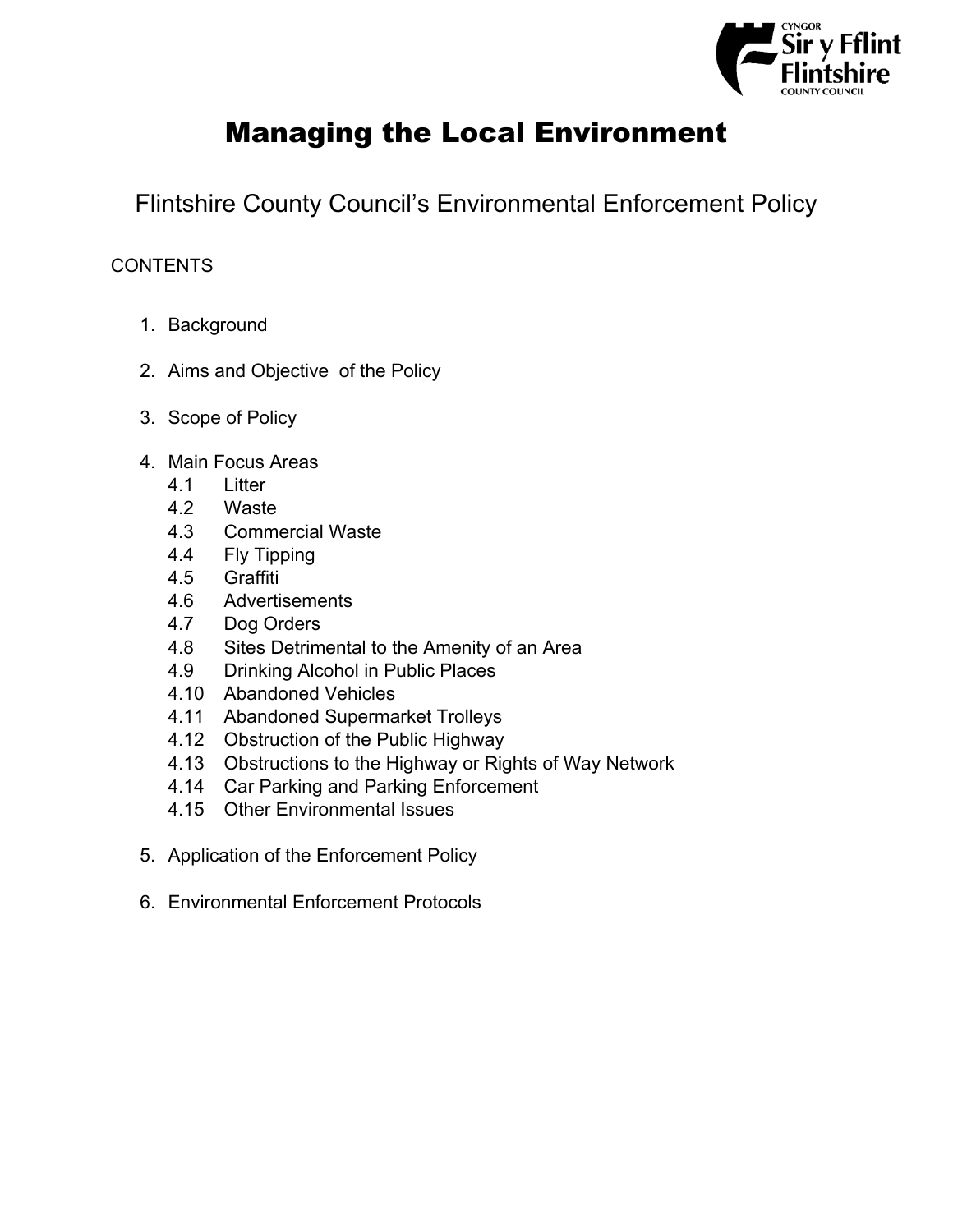# **1. Background**

- 1.1 Flintshire County Council and its Statutory Partners have a responsibility to keep our streets clean and tidy, collect residents' refuse and recycled waste material, maintain and improve the quality of our public spaces and take action against those who act in a way that may affect these.
- 1.2 The local environment influences our quality of life and also impacts on our experience whether living, visiting or working within the County.
- 1.3 Whilst Flintshire County Council has a responsibility for maintaining a clean environment for all, our community also has an integral role and this policy recognises the need for partnership working in order to achieve a safer, cleaner and greener County.
- 1.4 Enforcement plays a vital role in maintaining a clean and safe environment by providing information and advice to individuals regarding their rights and citizenship duties. Where individuals and/or businesses fail to recognise and change their negative behaviour, enforcement ensures that they are made accountable for their actions through legislative processes.
- 1.5 The Clean Neighbourhoods and Environment Act 2005 saw the introduction of new powers for local authorities to help tackle environmental crime. The Act introduced effective powers and tools to tackle poor environmental quality and antisocial behaviour such as litter, graffiti, waste collections and dog control orders. This policy sets out how we use the powers in our current enforcement work to ensure an effective, clear and consistent approach to tackling environmental crime across Flintshire.
- 1.6 Across Flintshire County Council there are a number of departments that contribute to providing a clean and safe environment.

# **2. Aims and Objective of the Policy**

- 2.1 Our aim is to improve the local environmental quality by reducing environmental crime across the County
- 2.2 To meet this aim, the policy will seek to achieve the following objectives:
	- To raise awareness of good waste management, litter control, dog control, highway obstructions and other local environmental quality issues to everyone across the County
	- To educate and work in partnership with residents, businesses and visitors around their role and responsibilities in terms of good waste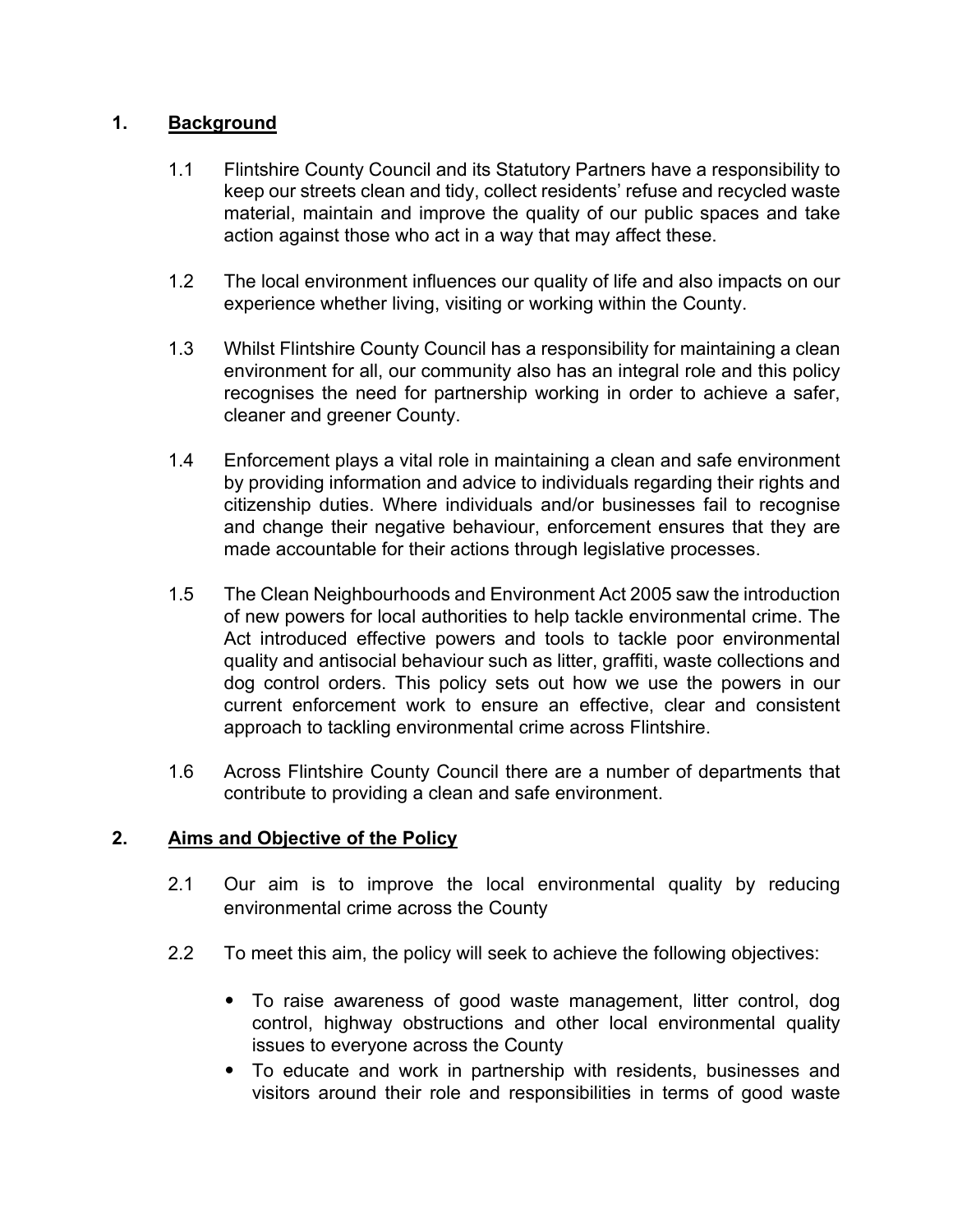management, litter control, dog control, highway obstructions and other local environmental quality issues

- To undertake any enforcement action as necessary, in a reasonable, equitable and proportionate manner.
- To take all enforcement decisions in a proportionate manner and strive for high standards of consistency.
- To take all enforcement action without education and advice only when the severity of the situation dictates.
- 2.3 These objectives reflect Flintshire County Council enforcement principles, based upon national standards which state that good enforcement practice should have clear standards, be carried out in an open, helpful manner, have a proportionate and consistent approach and deal effectively with any complaints about the service.

This approach will ensure that:

- Enforcement is carried out in a fair and equitable way;
- We assist business and others in meeting their own legal obligations;
- We focus on prevention rather than just cure;
- We take firm action against those that flout the law;
- That all allegations of enforceable offences by delegated officers are properly recorded;
- That the policy underpins other National, Regional and Local strategies such as the Flintshire Green Space Framework Strategy.
- The proper investigation of all offences enforceable within the limits of the statutory requirements of the following statues that may have been amended from time to time including:-
	- (i) Environmental Protection Act 1990
	- (ii) Refuse Disposal (Amenity) Act 1978
	- (iii) Highways Act 1980
	- (iv) The Traffic Management act 2004
	- (v) Civil Enforcement if Road Traffic Contraventions Regulations 2013
	- (vi) Town and Country Planning Act 1990
	- (vii) The Antisocial Behaviour, Crime and Policing Act 2014
	- (viii) Clean Neighbourhoods and Environment Act 2005
	- (ix) Education Act 1996
	- (x) Criminal Justice and Police Act 2001
	- (xi) Various other Acts relating to Highways and the Environment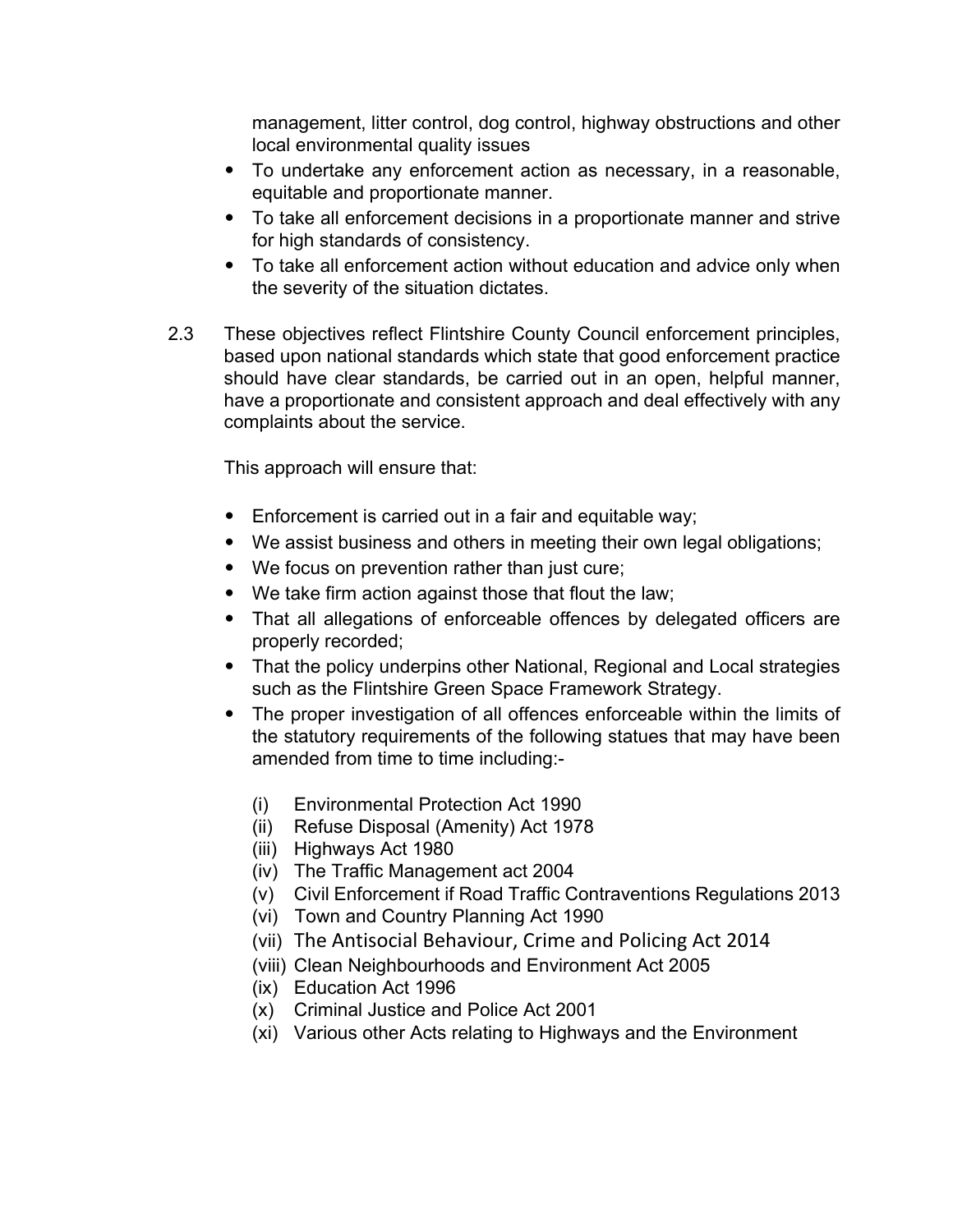# **3. Scope of Policy**

- 3.1 This policy sets out the standard and guidance that will be applied by Flintshire County Council, acting in their role as regulator and enforcement agency across the range of relevant legal powers and duties.
- 3.2 This policy applies to all waste and local environmental quality issues experienced across Flintshire on both public and private land. These issues affect the environmental, social and economic wellbeing of our County and have a major impact on the quality of life of those who live, work or visit.
- 3.3 All of the issues highlighted in this Policy are of great importance in creating and maintaining a clean and safe Flintshire. We seek, however, to prioritise work on certain issues to approach enforcement work in a structured way, targeting the most prevalent issues affecting Flintshire's environment.

The current priority areas for the Policy driven by the elements described are;

- Domestic refuse bags dumped on streets outside of collection times
- Commercial waste bags left on streets outside of collection times
- Fly tipping and illegal dumping of waste on public and private land
- Littering in town centre areas and other highways
- Graffiti on public infrastructure and in footpath areas
- Irresponsible dog ownership
- Sites detrimental to the amenity of a neighbourhood
- Abandoned Vehicles
- Obstacles / Hazards in the highway and on Rights of Way
- Enforcement within public space addressing issues which reduce our living, working and environmental quality.

# **4. Main Focus Areas:**

# **4.1 Litter**

1. It is illegal to purposely drop litter. The Environmental Protection Act 1990 (Section 87) states that litter is anything purposely dropped, thrown, left or deposited, in any place open to the air, including litter thrown from the street into a private garden or watercourse. Litter mainly consists of synthetic materials often associated with smoking, eating and drinking, including cigarette butts and chewing gum.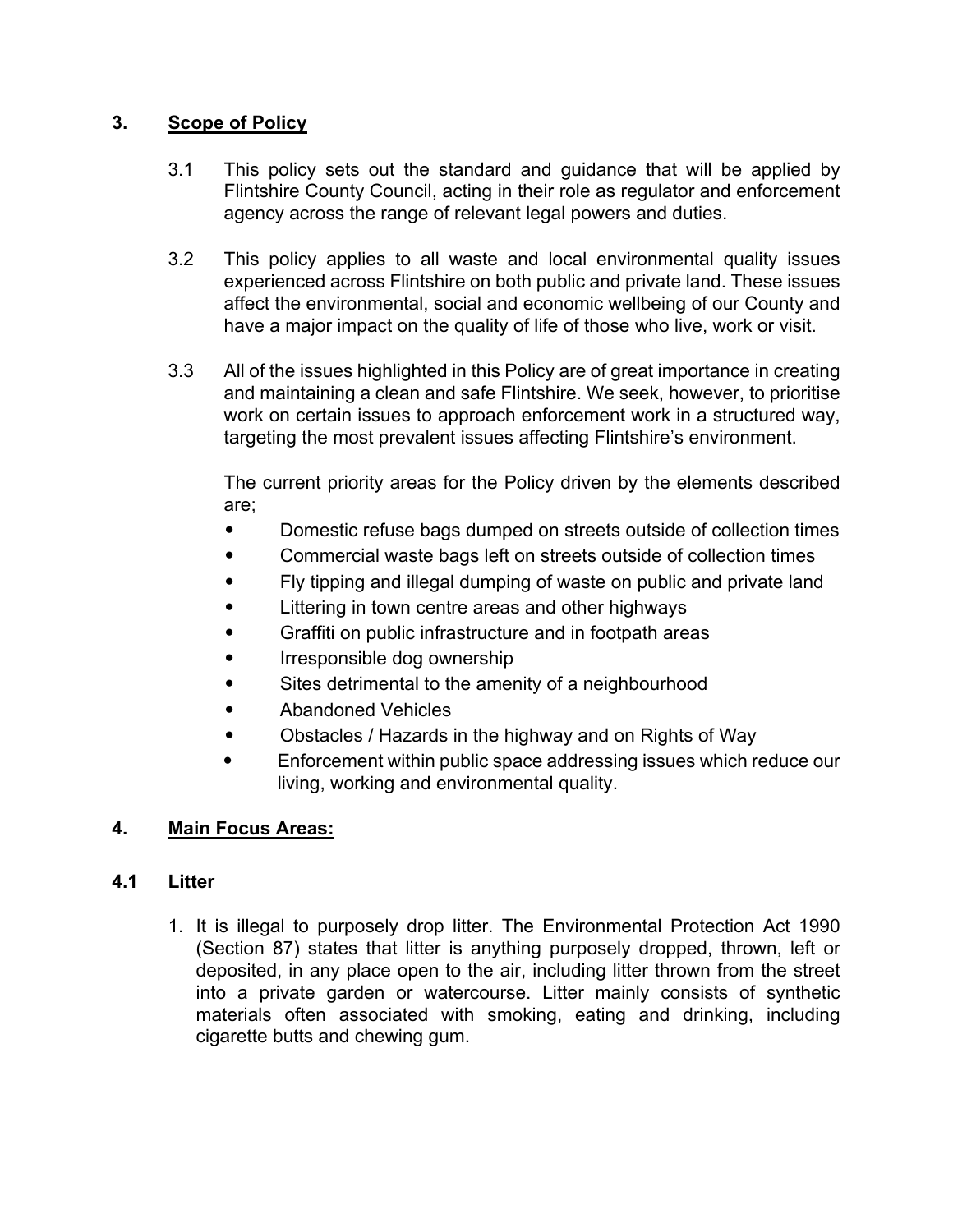- 2. Flintshire County Council provides litter bins at selected busy locations along the highway and open spaces across the County. In order to keep Flintshire a clean place, these bins should be used for litter and dog fouling material or the material should be taken home for appropriate disposal.
- 3. We will aim to reduce the level of littering by undertaking general litter education and awareness raising across the County as well as issuing Fixed Penalty Notices (FPNs) to those people who choose not to follow the advice.
- 4. Where appropriate, authorised officers will use Fixed Penalty Notices (FPNs) to highlight that littering is regarded as unacceptable behaviour in Flintshire and along with other agencies such as North Wales Police, the Council will take a zero tolerance approach, if the authorised office is sure the litter was dropped deliberately.
- 5. The distribution of free literature can have a great impact on an area if the printed material is dropped, so creating litter, and by the distribution method leading to possible highway obstructions. Powers in the Clean Neighbourhoods and Environment Act 2005 (CNEA) enable us to introduce a consent system to permit businesses and individuals to distribute free literature in designated areas within the County.
- 6. Whilst traders cannot have control over their customers, the items they sell will often end up as litter, or their customers enjoyment of their premises will lead to litter such as cigarette butts at licensed pubs. We aim to work in partnership with business to minimise the impact of litter from shops. The introduction of Street Litter Control Notices will allow us to serve a legal notice on an establishment that contributes to an ongoing litter problem in an area. FPN powers may be used if the conditions of the Notice are breached.
- 7. Individuals using commercial premises and contributing to litter (such as smoking outside and discarding cigarette ends or fast food wrappers on the floor) will also be issued with a FPN.
- 8. Should individuals be witnessed throwing litter from cars, including cigarette ends, officers will note the registration number of the vehicle and the registered keeper of the vehicle will be issued with a FPN for the offence.
- 9. A FPN may be used as a means of disposing of the offence by means other than prosecution. It is the offender's opportunity to avoid a conviction if they pay in full a penalty instead. Non-payment or partial payment of a penalty notice is generally not an offence in its own right and should a recipient not pay in full the penalty offered within the timescale specified, prosecution may be necessary for the actual offence.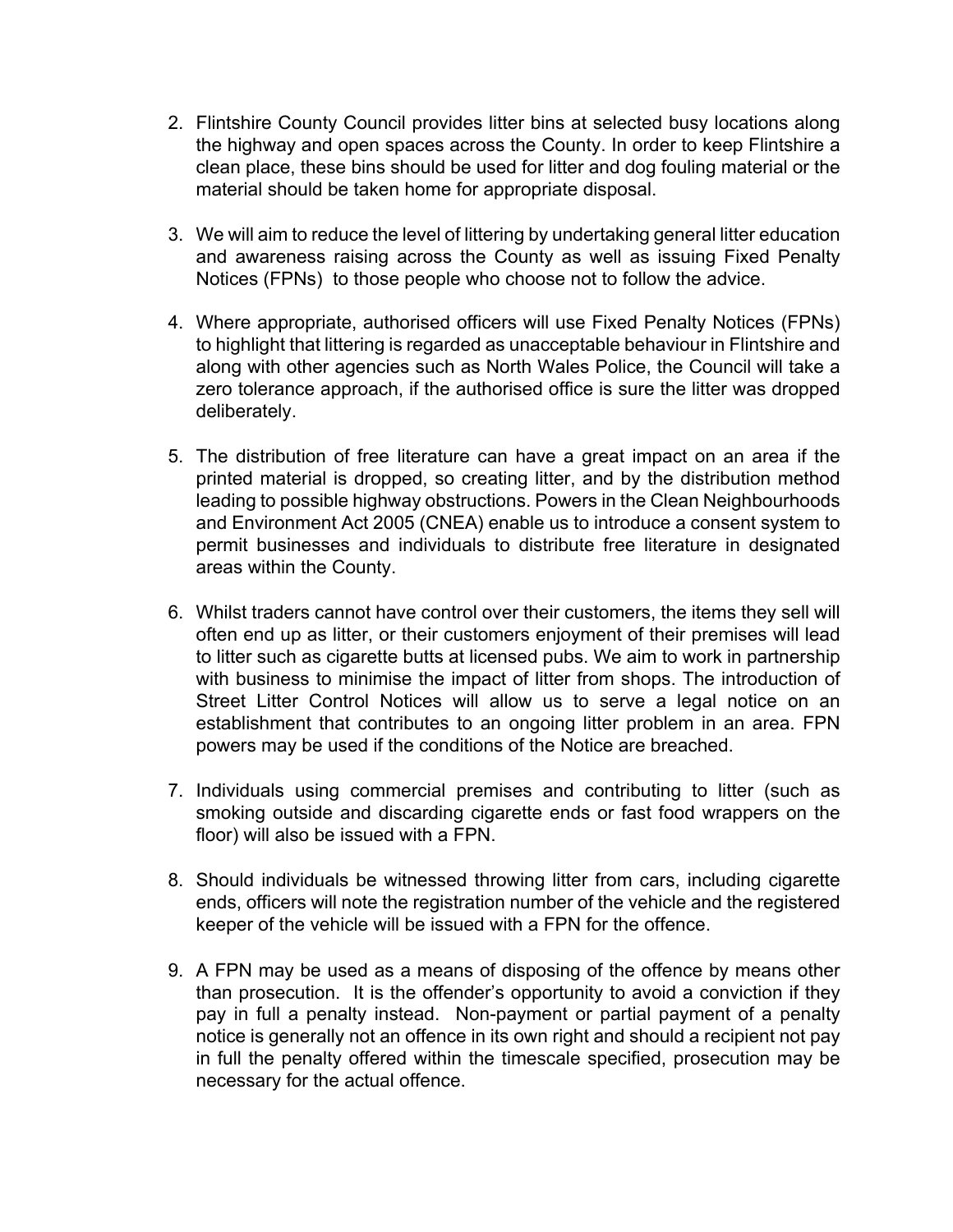## **4.2 Waste**

Flintshire is a Waste Collection Authority and has a duty to provide a household waste collection service which it does through the Streetscene and Transportation portfolio.

## **1. Residential Waste**

- a. Black rubbish bins will be emptied on the same day of the week every fortnight, alternating with the brown garden waste bin.
- b. Food waste will be collected on the same day every week along with the recycling (blue box, blue bag and white sack).
- c. The only change to collection dates will be around the Christmas period (other bank holidays do not affect collections).
- d. Residents are asked to make sure that the wheeled bins are presented at the kerbside with the bin lid closed by 7am on their collection day, to ensure collection. If necessary and if it is safe to do so, bins can be placed out for collection the night before.
- e. All wheeled bins, food containers and recycling boxes/bags must be placed:
	- 1. At the boundary or curtilage of the property with the public highway, without causing obstruction or
	- 2. At a designated collection point in the vicinity of the property which will be notified to the resident in advance.
- f. Containers may be placed on the driveway or footpath leading to the property however they must be reachable by the collection teams without the need for them to enter on the property to collect the container. No containers should be presented behind closed gates. The collection point for householders with long private drives will be the point where their drive meets the road/highway.
- g. In order to ensure that Recycling Targets are achieved, excess or side waste should not be left on collection day. The crew will note the location of any side waste that is presented and report the occurrence to Enforcement Officers in order who will issue a first warning letter to the property. If side waste continues to be presented a second notice will be served on the property and if side waste is evidence again the Authority will take enforcement action against the property through the use of a Fixed Penalty **Notice**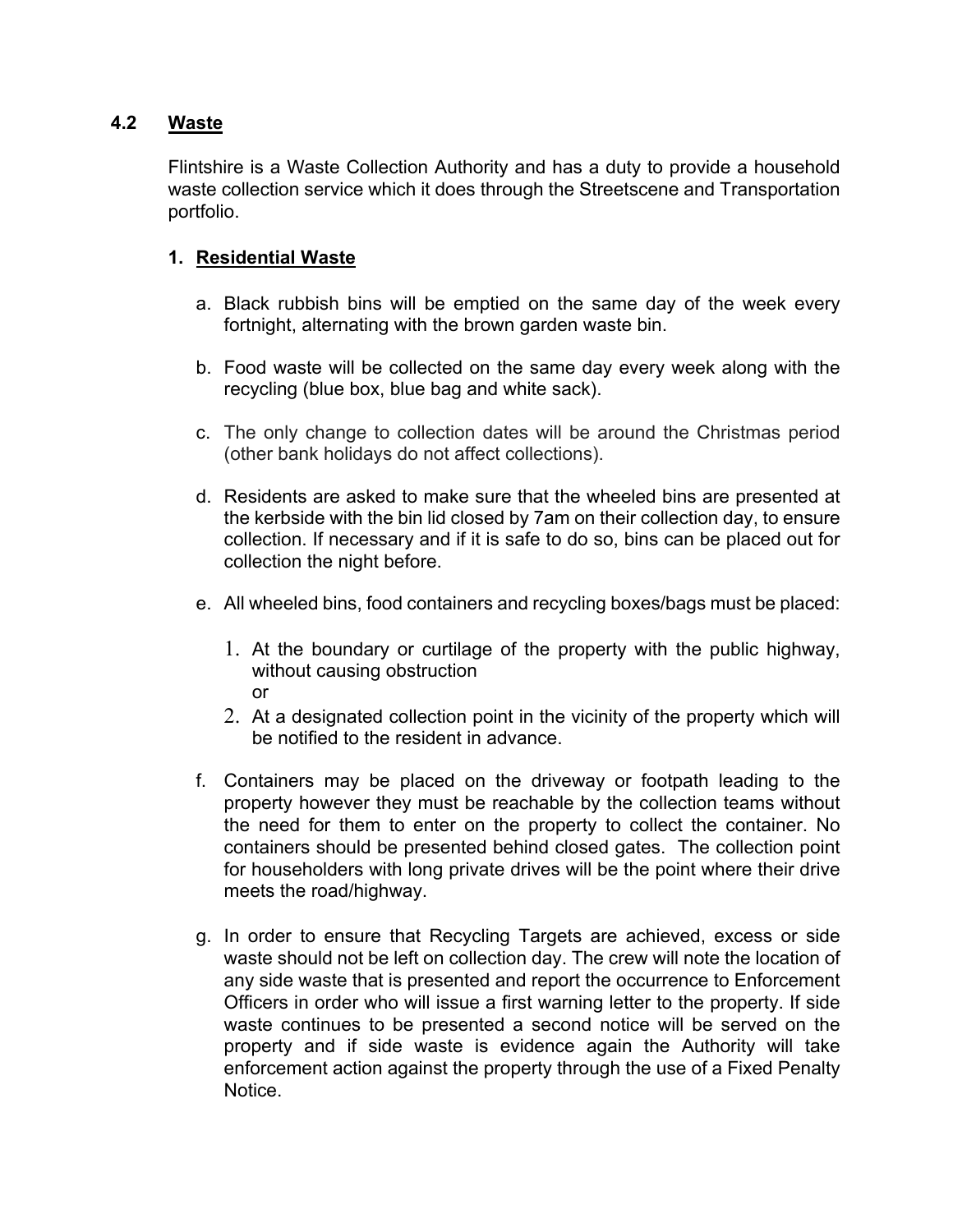- i. Bulky household items can be disposed of in several ways.
	- 1. By the specific Bulky collection service (charged)
	- 2. At the Council's Household Recycling Centres
- j. Our roadside collection team will be unable to collect these items as part of the normal domestic waste collection service and residents should refrain from putting these out on collection day.
- k. Information on how these items can be collected, as well as other frequently asked questions in relation to residential waste can be found by contacting;
- l. Where residents require to dispose of an item of waste that is not collected by the Authority they must use approved, registered, contractors under the waste Duty of Care regulations. Residents must be sure that their waste is transferred to a company authorised to take it and who will transport, recycle or dispose of it safely and compliantly. This transfer of waste must be officially recorded on a waste transfer note. Residents will receive a waste transfer note from their authorised waste company and this record must be kept and stored, for 2 years and must be produced if asked by an authorised officer.
- m. Failure to produce a waste transfer note can result in a FPN being issued by an Authorised Enforcement Officer.

Streetscene Contact Centre – 01352 701234 or on the Councils website www.flintshire.gov.uk/streetscene

### **4.3 Commercial Waste**

- 1. Businesses are under a duty to ensure that their waste is stored, presented and disposed of in accordance with the waste Duty of Care regulations. This duty states that businesses must take all reasonable steps to store and dispose of their waste in a compliant way.
- 2. Businesses must be sure that their waste is transferred to a company authorised to take it and who will transport, recycle or dispose of it safely and compliantly. This transfer of waste must be officially recorded on a waste transfer note. Businesses will receive a waste transfer note from their authorised waste company and this record must be kept and stored by the business, for 2 years and must be produced if asked by an authorised officer.
- 3. If a company transport waste as part of their business or otherwise for profit, they must register with Natural Resources Wales (NRW) as a waste carrier, unless they are carrying their own waste and it is not construction or demolition waste. A charity or voluntary organisation can collect or transport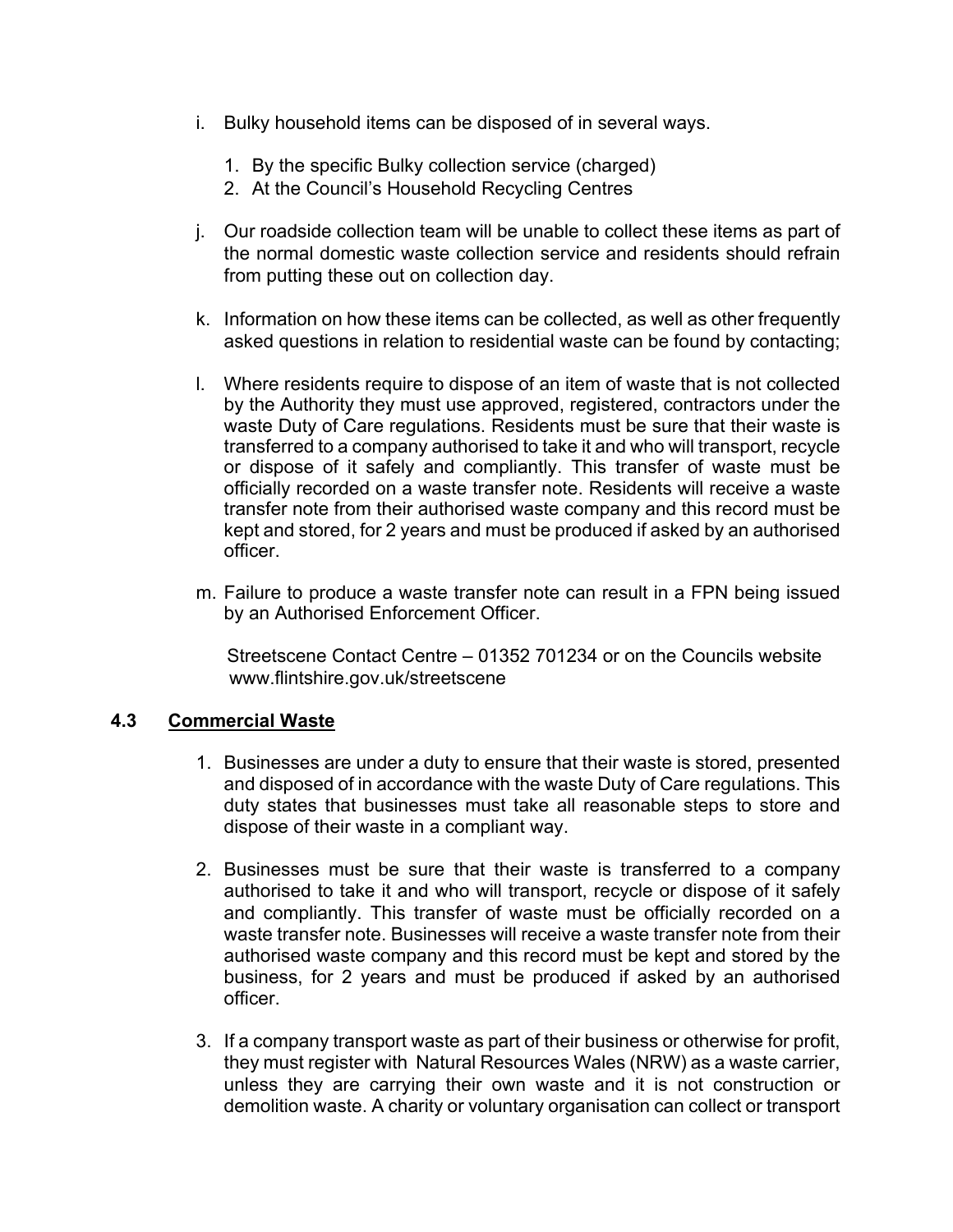waste on a professional basis but must also register with the NRW as a waste transporter.

4. Failure to produce a waste transfer note or waste carrier's license can result in a FPN and/or prosecution and seizure of the unregistered vehicle by an Authorised Enforcement Officer.

## **4.4 Fly tipping**

- 1. The mismanagement of waste and waste dumping (fly tipping) degrades the amenity of an area and often attracts further environmental crimes.
- 2. Through the action of this Policy, we will educate and advise the community on how to properly manage their waste. We will use all relevant legislation at our disposal to prosecute those who fail to act on this education and advice.
- 3. Through linking the illegal disposal of waste (residential or commercial) back to a resident or company, Flintshire County Council will ensure that those dumping their waste on public or private land are prosecuted and that any clean-up costs are recovered from the offender.
- 4. The Council proactively use CCTV in known problem areas to identify offenders and this will be used in evidence on detection of illegal tipping.
- 5. Section 33 of the Environmental Protection Act 1990 provides that:

S33 – (8) a person who commits an offence under this section shall be liable

- (a) on summary conviction to imprisonment for a term not exceeding six months or a fine not exceeding £20,000 or both; and
- (b) on conviction or indictment, to imprisonment for a term not exceeding two years or a fine or both
- 6. Should a Flintshire resident be found disposing of their waste illegally (i.e. not at a designated Household Waste Recycling Site), the following actions will be taken;
	- The offence will be investigated, and the offender will receive a FPN if there is evidence linking the property or person to the waste. They will also be informed of the location of Household Waste Recycling Sites where waste can be disposed of safely and legally.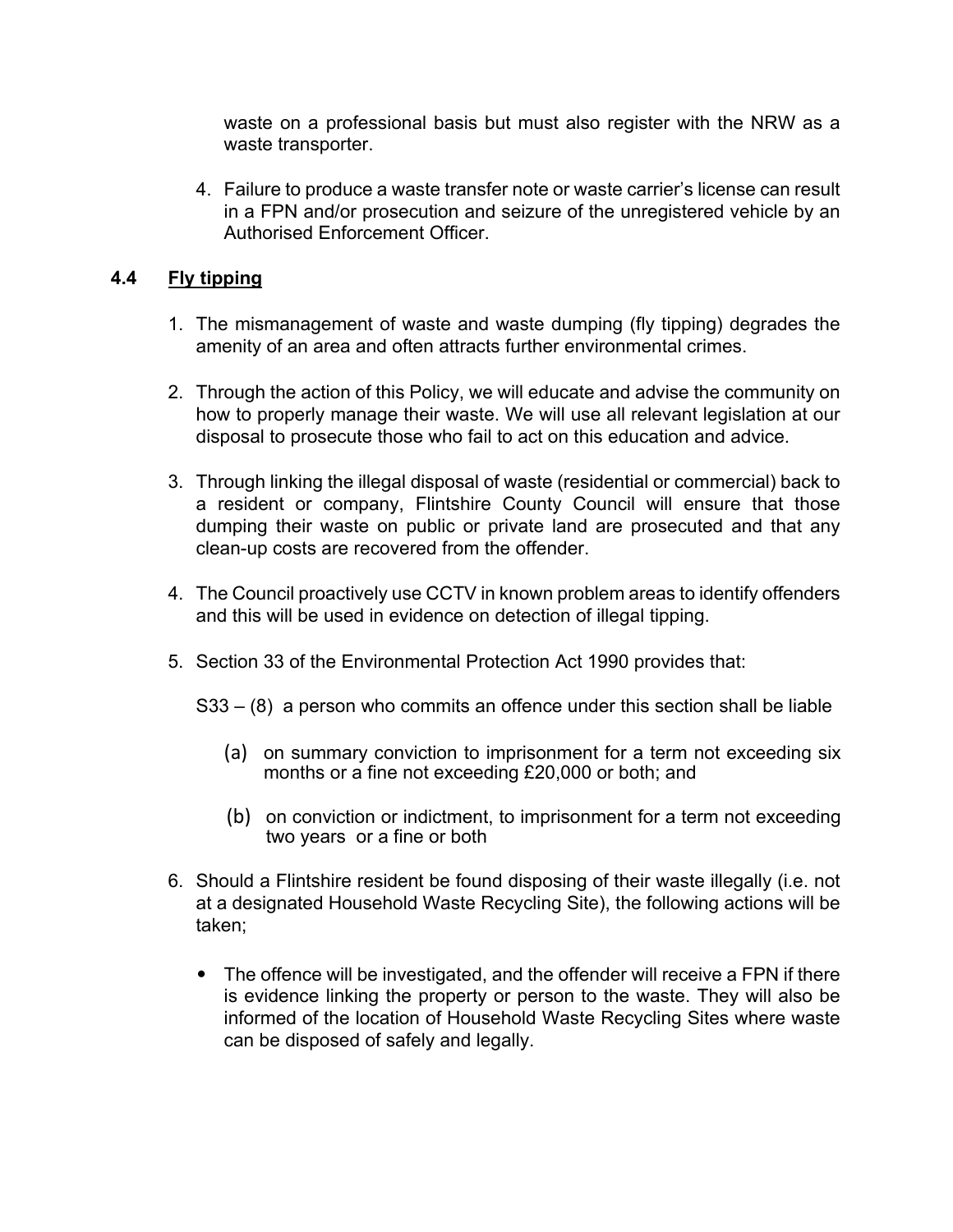- An invitation to attend an interview under Caution and subsequent legal proceedings will be considered dependent upon the seriousness of the offence and all related circumstances e.g. persistent offenders
- If the waste is in anyway harmful, then the information related to the case will be passed to Natural Resources Wales for consideration for prosecution
- 7. In appropriate cases involving criminal enterprise, an application may be made under the Proceeds of Crime Act for confiscation of assets to recover the financial benefit that the offender has obtained from a criminal conduct. Proceedings are carried out in accordance with the civil standard of proof and applications are made after a conviction has been secured but before the offender has been sentenced.

## **4.5 Graffiti**

- 1. Graffiti is aesthetically unsightly and is criminal damage. In Flintshire, the problem is most prominent in housing and retail areas, and clearing it from public land creates a large cost for the Council.
- 2. We will remove any racist or offensive graffiti on public buildings or property within 6 hours of it being reported and all other graffiti on public buildings or property within 48 hours of the report (Streetscene standards). Council officers do not have the authority to enter private land unless permission is granted by the owner.
- 3. Part 6 of the Anti-Social Behaviour Act 2014 allows a local authority officer to issue a FPN in relation to minor graffiti and require, by notice, statutory undertakers, such as railways and port authorities, to remove graffiti, and to prevent the sale of paint sprays to anybody under 16.
- 4. If any person is found to be damaging any property with any form of graffiti then Flintshire County Council will take the following action;
	- A FPN will be issued by an authorised Enforcement Officer.
- 5. Where buildings owned by statutory undertakers are subject to graffiti, the Council will;
	- Serve a notice requiring the graffiti to be removed within 28 days, after which time we will remove the graffiti and reclaim our costs.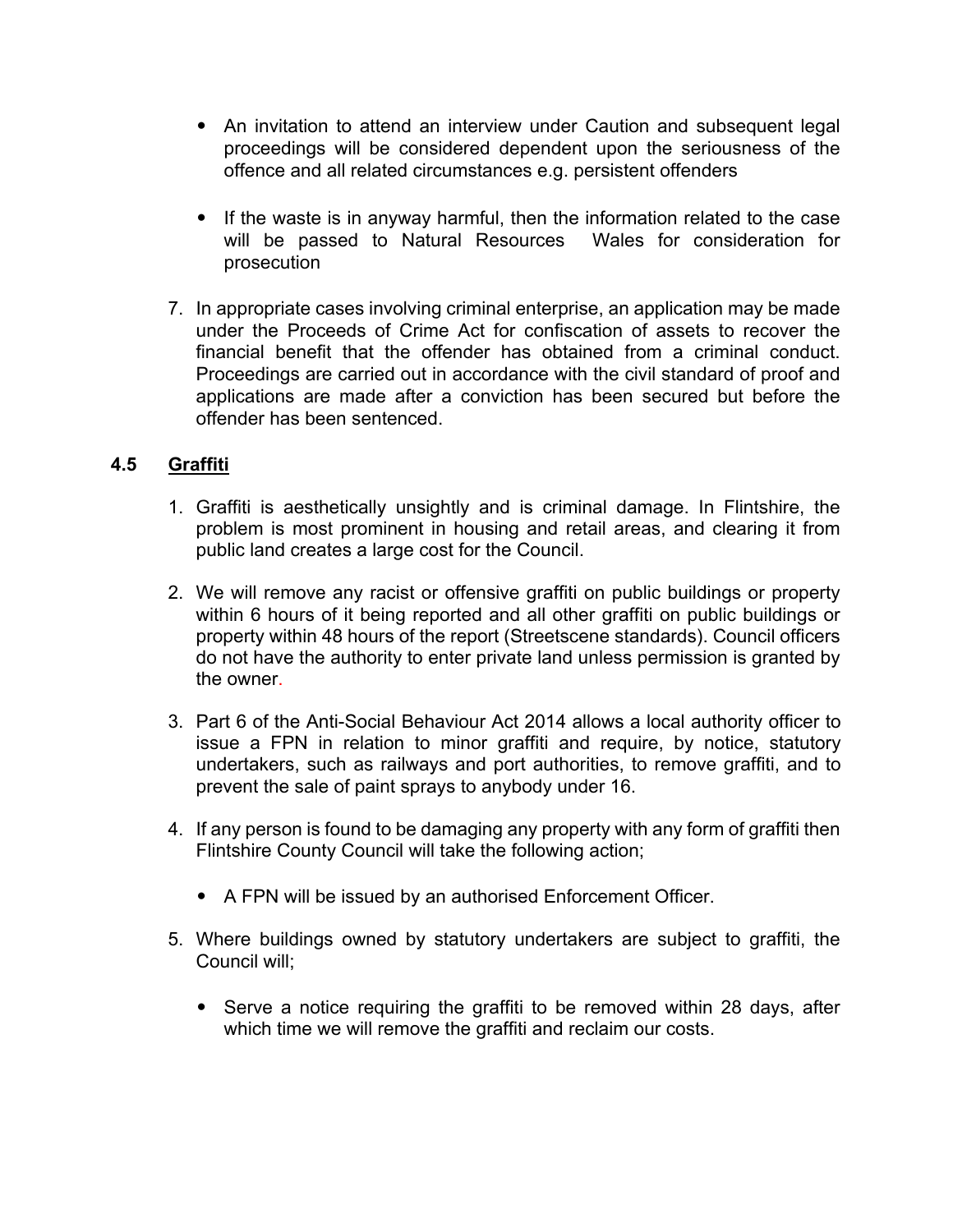- 6. In order to regulate the sale of spray paints to under 16's
	- The Council will consider the institution of legal proceedings against anyone selling spray paints to under 16's.
- 7. A FPN may be used as a means of disposing of the offence by means other than prosecution. It is the offender's opportunity to avoid a conviction if they pay in full a penalty instead. Non-payment or partial payment of a penalty notice is generally not an offence in its own right and should a recipient not pay in full the penalty offered within the timescale specified, prosecution may be necessary for the actual offence.

# **4.6 Advertisements**

1. General:

Those advertisements which require advertisement consent should be displayed in accordance with the Town and Country Planning (Control of Advertisement) Regulations 1994. These regulations provide the framework for controlling the display of some types of advertisements. These may include: posters and notices; placards and boards; fascia signs and projecting signs; pole signs and canopy signs; models and devices; advance signs and directional signs; estate agent boards; captive balloon advertisements; flag advertisements; price markers and price displays; traffic signs and town and village name signs. However, whether consent is required often depends on the size, position or illumination of the advertisement. Any enquiries regarding the erection of an advertisement which isn't on highway land should be submitted to [planningenforcement@flintshire.gov.uk](mailto:planningenforcement@flintshire.gov.uk). The Planning Enforcement Policy January 2019 which is available on Flintshire.gov.uk website sets out the Planning Service's approach to investigation, what the enquirer may expect and any likely outcomes.

- a. The Highways Act 1980 required that all advertisements displayed on the public highway require the consent of the Highway Authority. The display of such advertisements without the appropriate consent is an offence under the Highway Act 1980.
- b. The Anti-social Behaviour Act 2014 allows a local authority officer to issue a fixed penalty notice in relation to fly posting offences.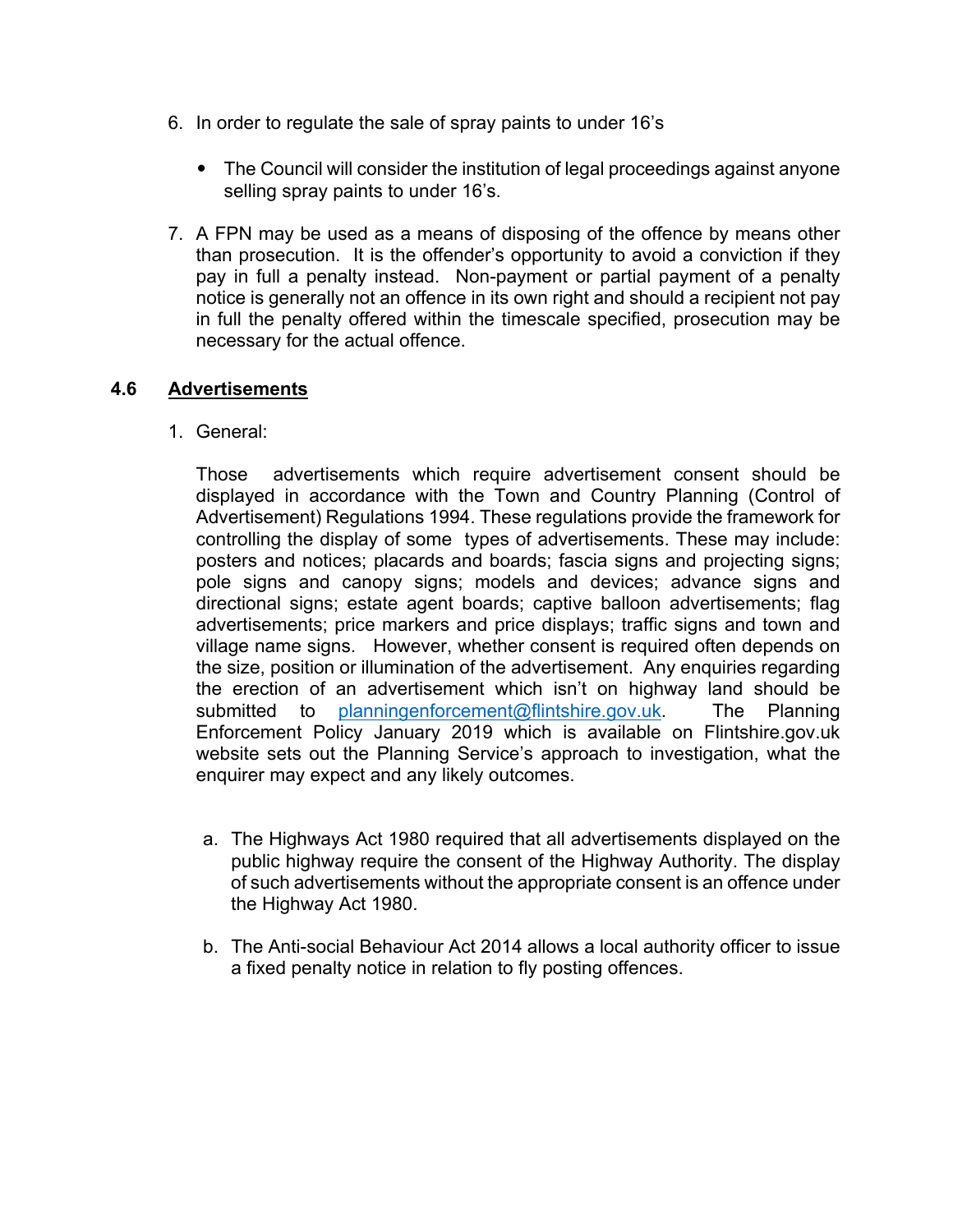- 2. On Highway Land:
	- a. Where advertisements are displayed on highway land, without the appropriate consent and/or licence, the following actions will be taken:
		- If an advertisement has a serious detrimental impact on the environment and/or highway safety, the Council will remove it immediately and invoice the person(s) responsible for and/or benefiting from the advertisement for the costs of removal.
		- All other advertisements will be investigated and the person(s) responsible for the display of the said advertisement(s) will be requested to remove them within a specified time period days.
		- If they are not removed within that period, the Council will remove them and the person(s) responsible for and/or benefiting from the advertisement will be sent an invoice for the cost.
		- A fixed penalty notice will be issued and/or legal proceedings instigated where offenders are uncooperative or are persistent offenders
- 3. On Private Land and/or Buildings:
	- a. Where advertisements are displayed on private land or on a building, without the appropriate consent the following action will be taken:
		- If an advertisement has a serious detrimental impact on the environment, affects the character of a listed building or is detrimental to highway safety; the Council will request the removal of the advertisement immediately or within a specified time period.
		- All other advertisements will be investigated and the person(s) responsible for the display of the said advertisement(s) will be requested to remove them within a specified time period.
		- If they are not removed within that period, the Council will instigate legal proceedings against the person(s) responsible for and/or benefiting from the display of the advertisement where offenders are uncooperative or are persistent offenders
		- Legal proceedings will be considered on a case by case basis e.g. consideration of particular circumstances and/or persistent offenders

# **4.7 Dog Orders**

1. Allowing your dog to foul in Flintshire and to subsequently fail to clean up afterwards is an offence. Not only is dog fouling aesthetically unpleasant, it also has the potential to transmit diseases particularly to young children. All Dog mess should be bagged and placed in a waste bin.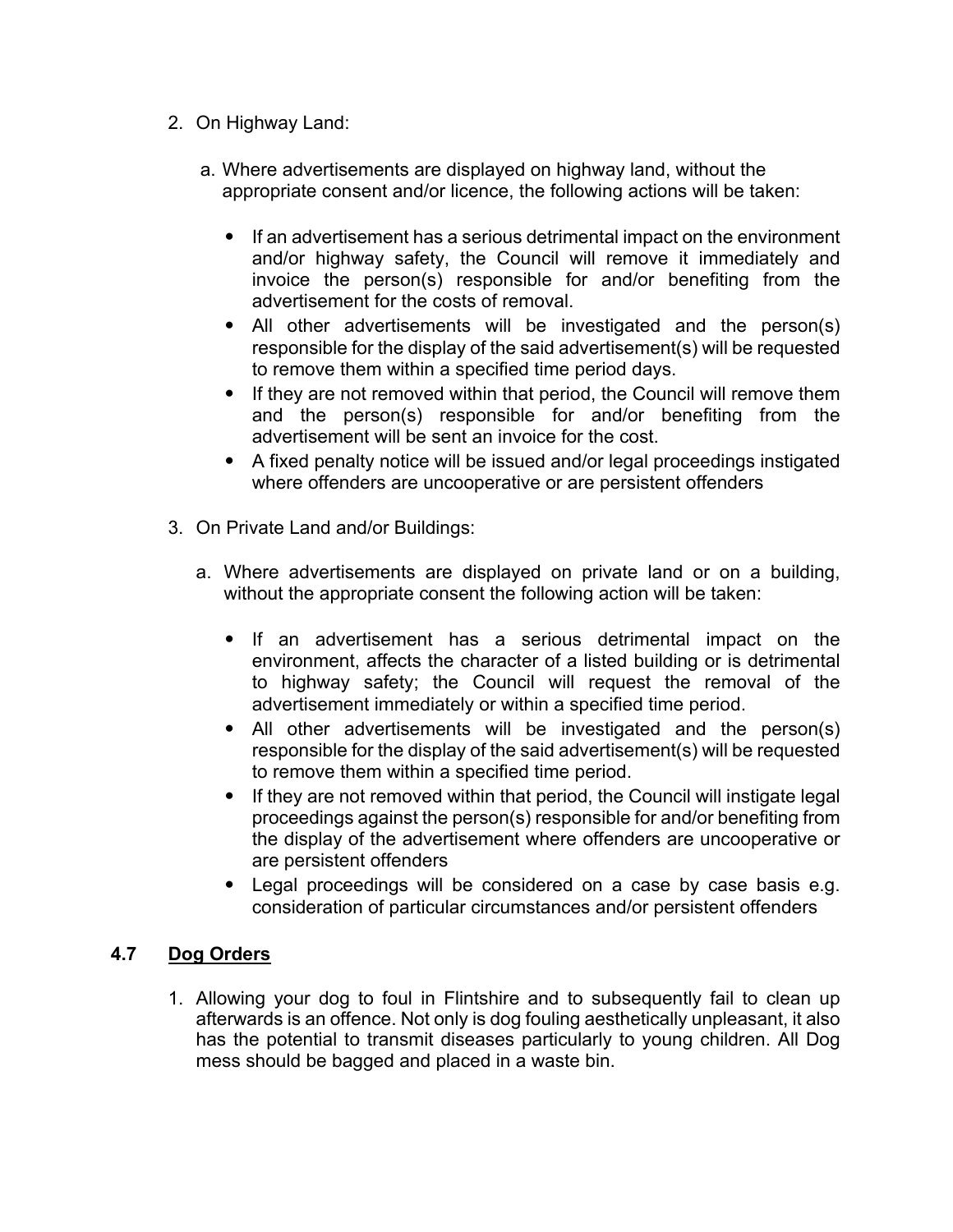- 2. Public Space Protection Orders (PSPO's) are an intervention to prevent individuals or groups committing anti-social behaviour in a public space. They form part of the Anti-Social Behaviour, Crime and Policing Act 2014 and Councils may adopt a PSPO after consultation with the Police, the Police and Crime Commissioner and community representatives.
- 3. Creating a PSPO provides an opportunity to introduce additional enforcement actions against other designated offences, such as the complete exclusion of dogs from certain land classifications and a requirement to keep dogs on leads at all times in some specified areas.
- 4. Flintshire has in force a Dog Control and Dog Fouling Public Space Protection Order which requires dog walkers to:
	- Remove dog waste immediately from the ground at all public locations.
	- Put their dog on a lead when directed to do so by an authorised officer. This only applies to any public land where a dog is considered to be out of control or causing alarm and distress.
	- Keep dogs on leads within cemeteries.
	- Have a means on their person to collect dog waste from the ground if asked by an authorised officer.

Dogs are also excluded from entering:

- equipped children's play areas
- The playing area of specific sporting or recreational facilities
- **School Grounds**
- The playing areas of marked sports pitches
- 5. The following enforcement activities are in force in Flintshire in respect of dog control.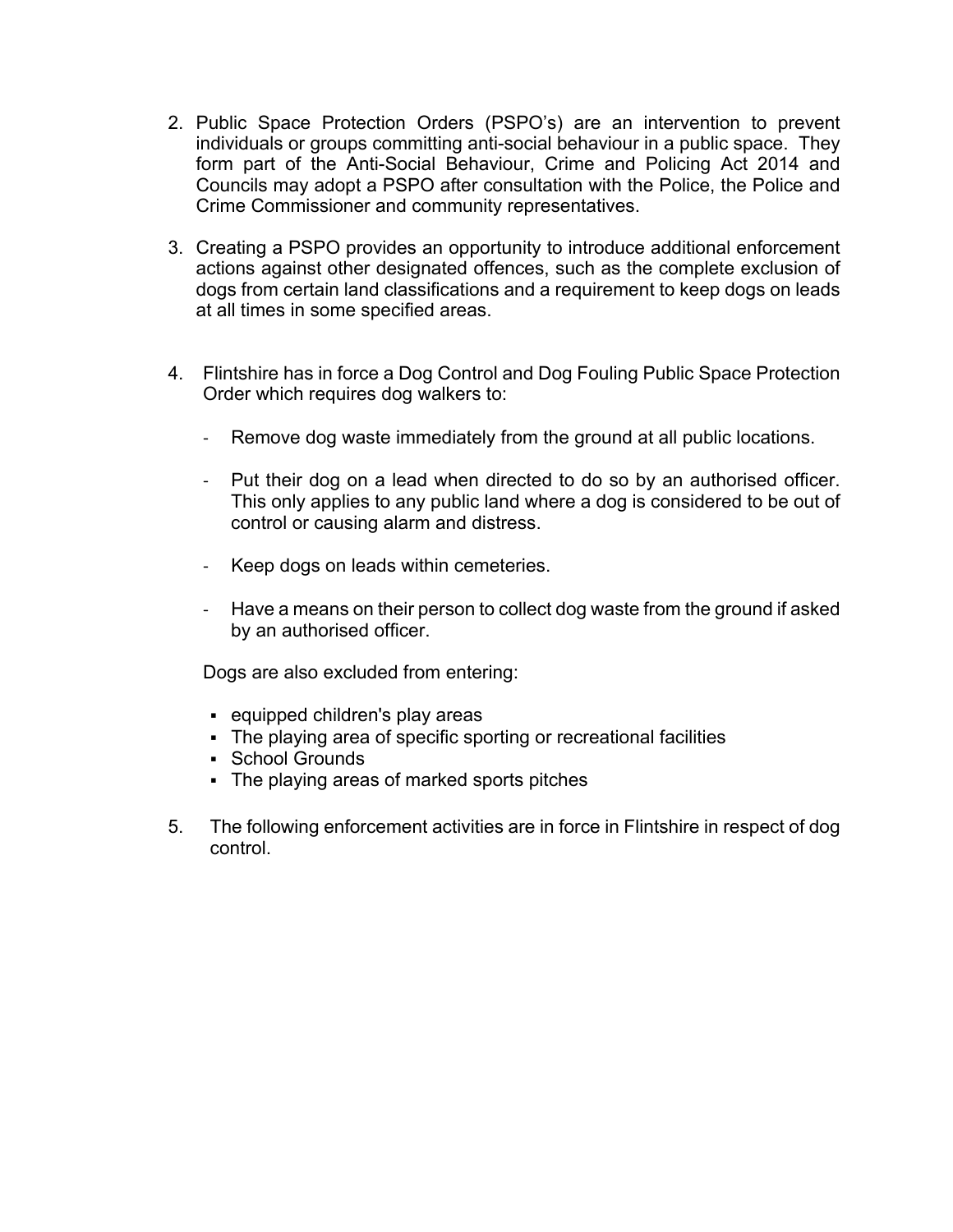| <b>RESTRICTION</b>                                                                                                                                                                                                                                                                                            | <b>PSPO</b>                                                                                                                                                               |
|---------------------------------------------------------------------------------------------------------------------------------------------------------------------------------------------------------------------------------------------------------------------------------------------------------------|---------------------------------------------------------------------------------------------------------------------------------------------------------------------------|
| 1. Dog Owners, by order, to<br>remove their dogs faeces<br>land<br>of<br>the<br>all<br>from<br>classifications discussed.                                                                                                                                                                                     | A Person in charge of a dog shall be guilty<br>of an offence if in charge of a dog and does<br>not remove dog faeces forthwith from public<br>land.                       |
| 2. Dog Owners must place their<br><b>lead,</b> when<br>dog on a<br>requested by an authorised<br>officer, in response to a dog<br>under their control being loose<br>and causing a nuisance or<br>annoyance to<br>other<br>any<br>person, bird or animal, on all<br>the land<br>classifications<br>discussed. | A person in charge of a dog shall be guilty<br>of an offence if he/she does not comply with<br>a direction by an authorised officer to put<br>and keep the dog on a lead. |
| 4. Dogs to be <b>excluded</b> from<br>boundary<br>entering the<br>of<br><b>Marked Sports Pitches.</b>                                                                                                                                                                                                         | A person shall be guilty of an offence if, at<br>any time, he/she takes a dog onto, or<br>permits the dog to enter or remain on a<br>marked sports pitch.                 |
| 5. Dogs to be <b>excluded</b> from the<br>of<br>playing<br>formal<br>area<br>recreation<br>such<br>areas<br>as<br>bowling greens and tennis<br>courts.                                                                                                                                                        | A person shall be guilty of an offence if, at<br>any time, he/she takes a dog onto, or<br>permits the dog to enter or remain at<br>designated sports areas.               |
| 6. Dogs to be <b>excluded</b><br>from<br>equipped<br>children's<br>play<br>areas.                                                                                                                                                                                                                             | A person shall be guilty of an offence if, at<br>any time, he/she takes a dog onto, or<br>permits the dog to enter or remain in an<br>equipped Children's play area.      |
| 7. Dogs to be <b>excluded</b> from all<br>areas within School Grounds.                                                                                                                                                                                                                                        | A person shall be guilty of an offence if, at<br>any time, he/she takes a dog onto, or<br>permits the dog to enter or remain on school<br>grounds.                        |
| 8. Dogs to be kept on a lead in<br><b>Cemeteries.</b>                                                                                                                                                                                                                                                         | A person in charge of a dog shall be guilty<br>of an offence if, at any time, does not keep<br>the dog on a lead.                                                         |

# 6 Stray Dogs

a. A Dog roaming unattended in a public place is deemed to be a 'stray' and the Dog Warden will 'seize' and detain it. Members of the public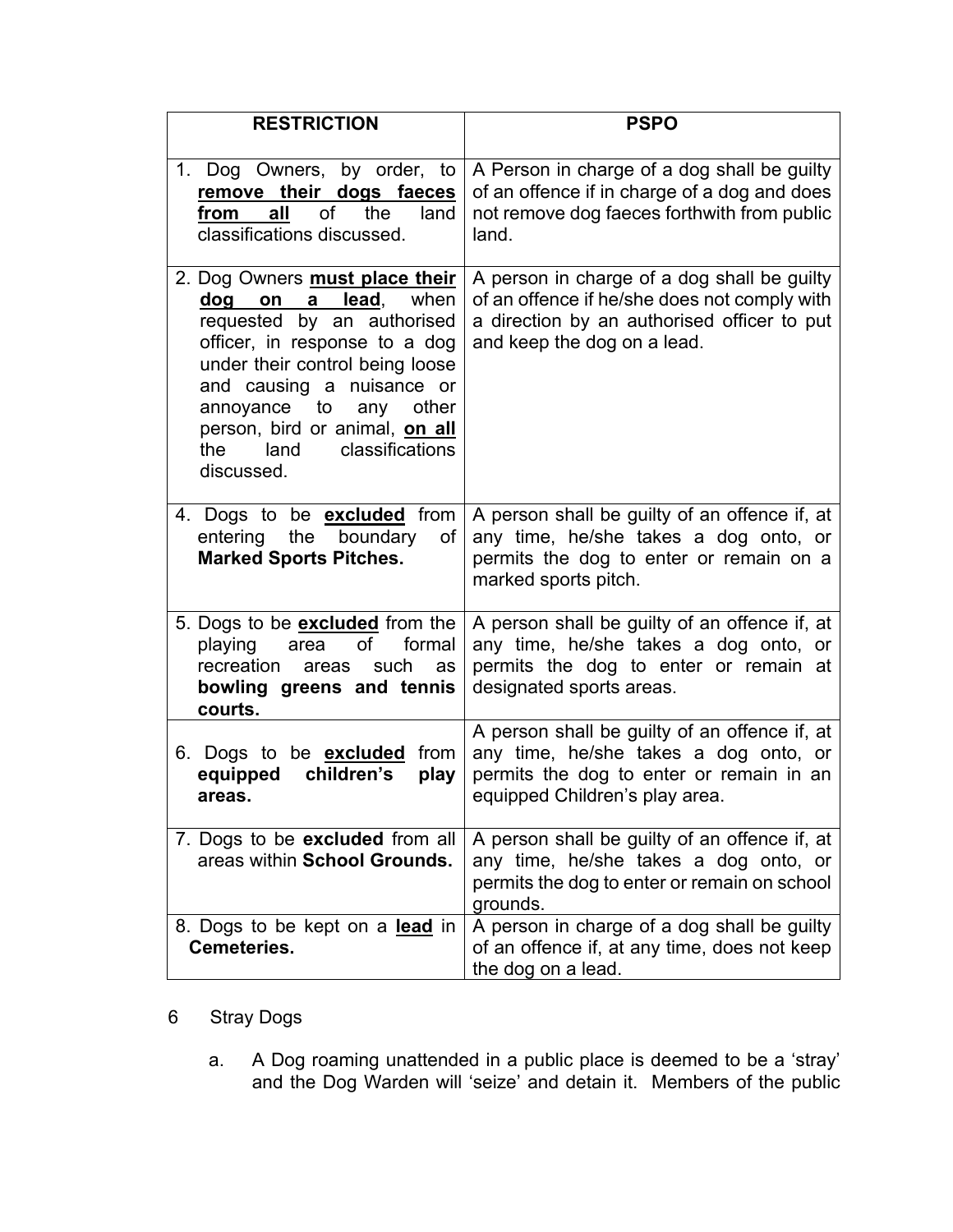who find a stray dog are required to either return it to its owner, or take it to the local authority of the area where it was found.

- b. Current legislation requires a dog in a public place to be fitted with a collar and a tag bearing the name and address of the owner (Note: a microchip does not meet this statutory requirement). Where a stray dog has a form of identification or the owner of the dog is known, the Dog Warden will serve upon the owner a 'notice of seizure' (ss. 149(3)&(4) EPA). The notice specifies that the dog has been seized, where it is being kept and that it is liable to be disposed of if it is not claimed within seven clear days from the date of the notice. The Council can delegate it's duties to collect, detain and dispose of its stray dogs to its kennel operators.
- c. The owner of a stray dog is "not entitled" to the return of the animal until they have paid all the expenses incurred and a further prescribed sum (s.149 (5) EPA). Should the dog not be claimed, or the owner declines to pay the sums outstanding, the ownership of the dog is legally transferred to the Council after seven clear days. The Council is then entitled to sell or re-home the dog (except for the purposes of vivisection) or to have it humanely destroyed.
- d. The Environmental Protection Act specifies that in each case, a dog seized as a stray is required to be detained and a notice of seizure served upon the owner (where known). In addition, the policy of the Council is that, on the first occasion that a dog is seized, the Dog Warden will make all reasonable efforts to identify the owner and return it to them before taking it to kennels; i.e. not incurring any charges. The Dog Warden carries a scanning device to identify dogs fitted with a microchip. If the address of the owner is identified, the Dog Warden will either visit or telephone; if contact is made, the dog will be returned.
- e. A dog will only be returned to an address if there is someone able to receive the dog – it will not be left at an unoccupied property, for example where the owner is out. A dog seized on a second occasion is automatically taken directly to the kennels, thus incurring fees and charges.
- f. Kennelling fees are charged on a daily rate and the cost is subject to review. Fees are payable immediately when the animal is received; therefore a dog held overnight incurs two days kennelling costs, plus a Statutory fee. Thus any dog kennelled will immediately incur charges (plus any veterinary fees), even if it is only held for a matter of hours and reclaimed the same day.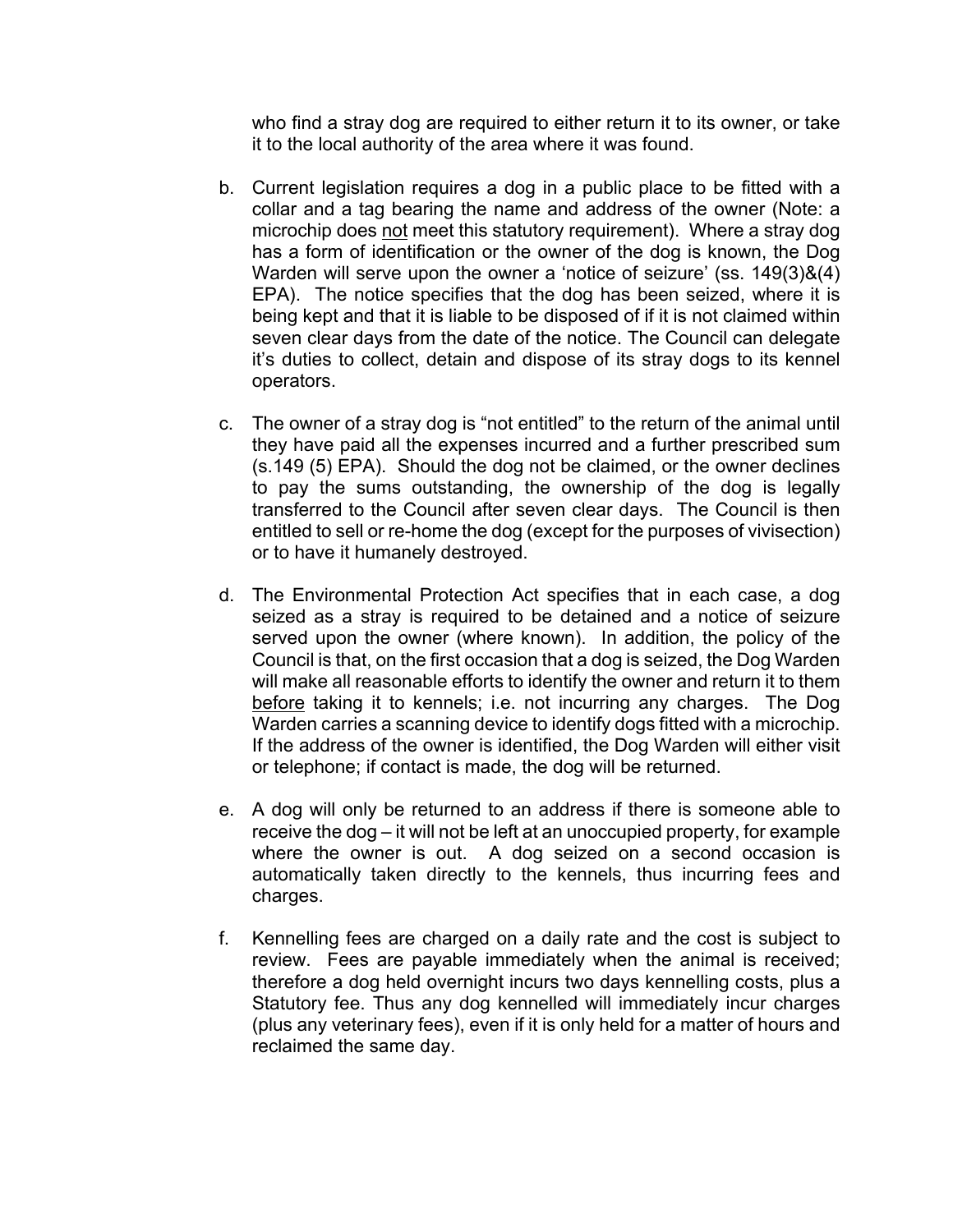- g. Stray dogs will only be accepted at the holding kennels during certain pre-agreed times. Working hours for Dog Wardens will include the period 08.30 hours –17.00 hours (Monday to Fridays). Outside this period all reports of stray dogs and lost dogs should be directed to the Carelink out of hours service, who will contact the Dog Warden on call to arrange collection and transport the dog to the kennels, or advise finder of stray dog of acceptance point where the dog can be taken if the finder so wishes or requests that they take the stray dog, the finder will be told that this is not recommended and should be done at their own risk and free will. The out of hours collection service will operate up to 22.00hrs, after that time advice will be given to the finder of the stray dog. Collection of stray dogs after 22.00hrs will be for emergency calls only.
- h. In circumstances where collection is not possible, finders are advised to either: i) retain the dog until it can be collected (usually next working day), or; ii) return it to the owner if known, iii) take the stray dog to the acceptance point at their own risk and free will. Advice will be given to the finder of the stray dog by the Dog warden on call.
- i. Any reports of stray dogs should be logged with our Streetscene Contact Centre.

### **4.8 Sites Detrimental to the Amenity of an Area**

1. Derelict or unsightly properties can attract acts of anti-social behaviour and can be misused. They can also cause neighbourhoods to look unsightly and detrimentally affect property prices in close proximity.

Where the condition of land or a building is adversely affecting the amenity of a neighbourhood the Council may issue a Notice under Section 215 of the Town and Country Planning Act 1990, requiring the owner or occupier to remedy the condition of the land or building. Failure to comply with the Notice is a criminal offence. The Council also has powers, where a Notice has not been complied with, to enter the land and carry out the work itself and recover the cost from the owner. The Council's Planning Enforcement Policy adopted January 2019 available on the Council's website.

# **4.09 Drinking Alcohol in Public Places**

1. Flintshire's Designated Public Protection Order (DPPO), which gave designated officers powers to restrict alcohol in public places, automatically transferred into a Public Spaces Protection Order under Section 75(3) of the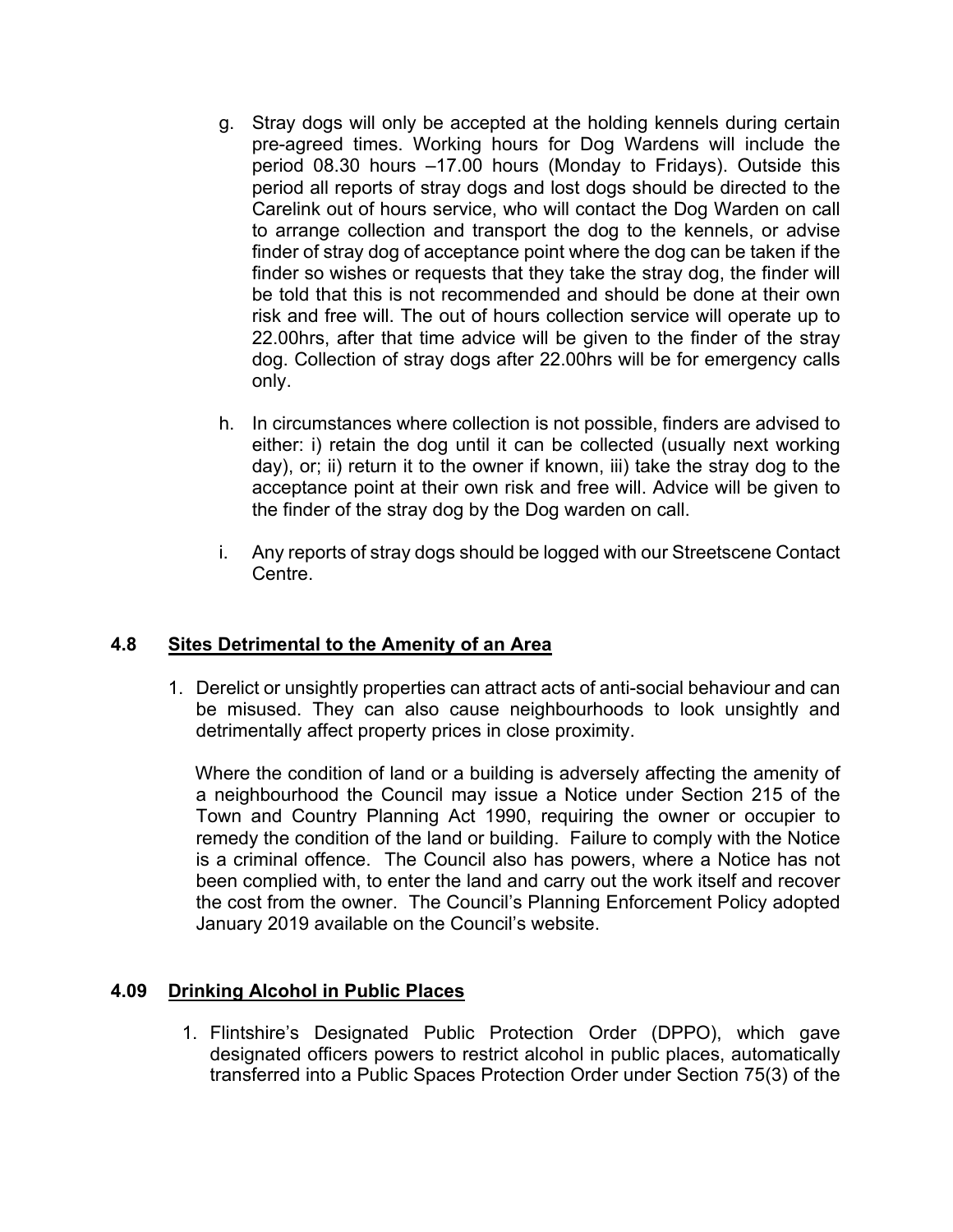Anti-Social Behaviour, Crime and Policing Act 2014 on the 20th October 2017.

The conditions of the previous DPPO have not changed. And it is still an offence anywhere in the County to refuse to surrender alcohol to the police or authorised person if there is, or is likely to be, associated anti-social behaviour.

- 2. The Order does not mean that alcohol is banned in public places. A drinker's behaviour will be considered in any action taken by our Enforcement Officers. If you are drinking alcohol sensibly in a public place, you will not be affected.
- 3. North Wales Police have the power to ask you to stop drinking alcohol in a public place if in their opinion;
	- You are creating disorder or behaving in an anti-social manner when drinking or under the influence of alcohol
	- You are likely to behave in an anti-social or disorderly way when drinking or under the influence of alcohol
- 4. The action the officer takes will depend on your response to his request. This will vary from your alcohol being seized and disposed of to an arrest and conviction of a public order offence.
- 5. Flintshire County Council works in partnership with North Wales Police to ensure we reduce the harm of alcohol on those who live, work in, or visit our County.

### **4.10 Abandoned Vehicles**

- 1. Residents and visitors to Flintshire are encouraged to ensure that vehicles are parked correctly on the highway and have an up to date tax disc to avoid them being mistaken for an abandoned vehicle.
- 2. The Refuse Disposal (Amenity) Act 1978 states the following on the Removal of Abandoned Vehicles;
	- [K] where it appears to a local authority that a motor vehicle in their area is abandoned without lawful authority on any land in the open air or on any land forming part of a highway, it shall be the duty of the authority to remove the vehicle.
- 3. If a vehicle is reported to be abandoned, then the following actions will be taken;
	- DVLA records will be checked in an attempt to find the owner. If this is unsuccessful, then officers are free to enter the vehicle to obtain any documents that may contain details of the owner.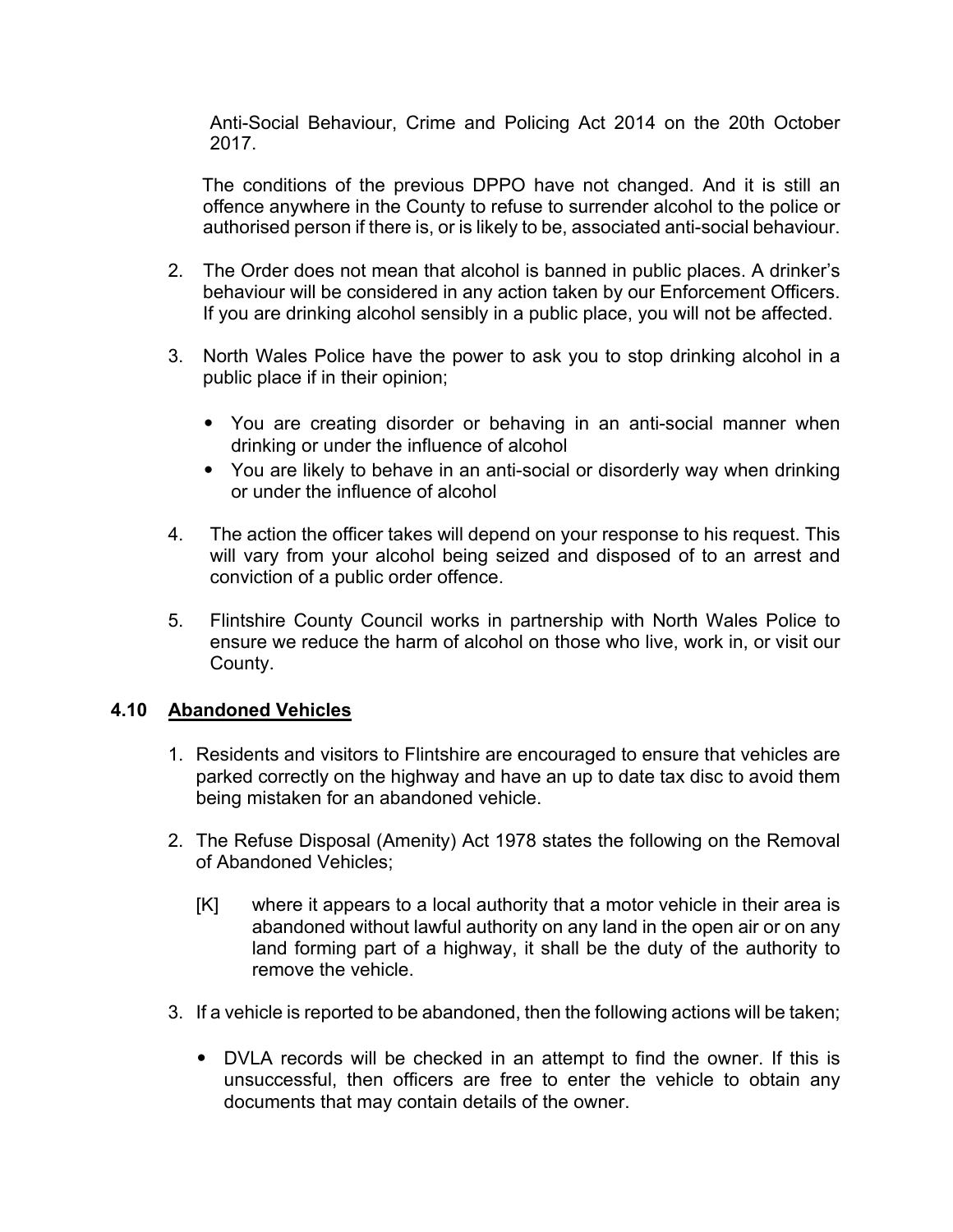- A 24 hour notice will be served on the vehicle if it is considered to be dangerous. If the owner takes no action, then it will be removed and disposed of or stored dependent upon the circumstances.
- All other vehicles will be served with a 7 day notice requesting the owner to remove it by an authorised Enforcement Officer.
- If no action has been taken by the owner after 7 days, the vehicle will be removed. A vehicle in good condition can be put forward for sale to reclaim any costs.
- In all circumstances, the previous registered owner (as registered with DVLA) will be issued with an invoice for costs of removal and/or disposal of the vehicle.

## **4.11 Abandoned Supermarket Trolleys**

- 1. Shopping trolleys, taken from their original site and abandoned in the surrounding communities cause problems in many neighbourhoods in Flintshire. When abandoned, these trolleys have a negative effect on the quality of the local environment and trolleys abandoned in water courses have the further potential to cause blockages which result in a significant flooding risk.
- 2. In 2006, amendments made by the Clean Neighbourhoods and Environment Act 2005 have added powers to the Environmental Protection Act 1990 to assist local authorities in reclaiming charges associated with the removal, storage and disposal of trolleys.
- 3. The Council has a set standard charge within the legislation, based on the average cost of dealing with abandoned shopping and luggage trolleys in its area. The charge includes administrative costs, such as those arising from the notification requirements, staff time for collection and delivery as well as the cost for storage.
- 4. The Council may agree a trolley collection scheme with persons who own shopping or luggage trolleys in its area, and where such an agreement is made, the Council may not charge costs under the Schedule for any trolleys within the scheme that are recovered by it. This arrangement would be subject to regular review and removed if the service failed to meet an acceptable standard.
- 5. Should your store provide a trolley for your customers to use and you wish to discuss a trolley collection scheme, please contact the Streetscene Contact Centre.

# **4.12 Obstruction of the Public Highway**

1. It is illegal to wilfully obstruct the highway as well as any items left in the road, on pavements or overhanging pavements posing a health and safety risk for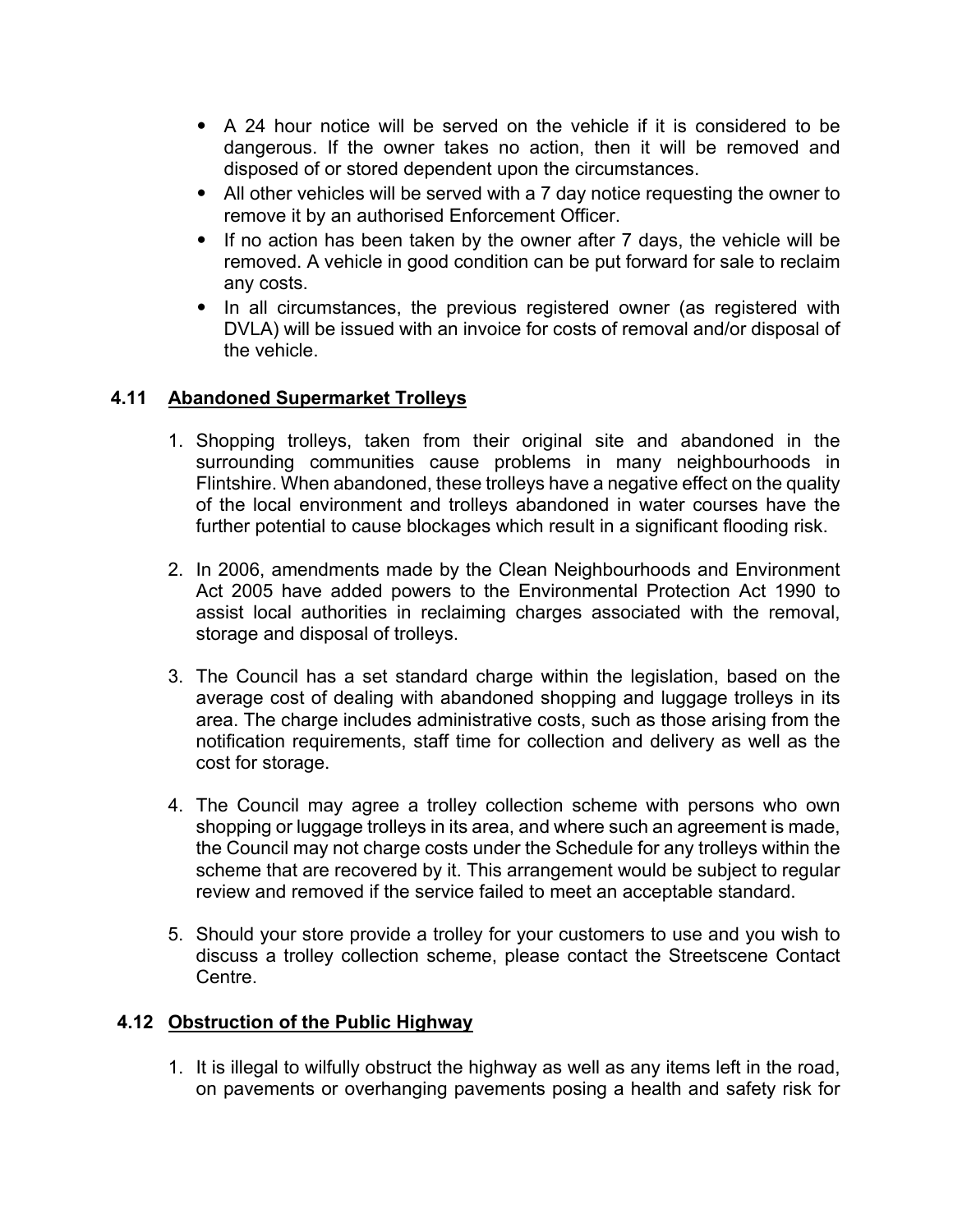road users and pedestrians. Examples of obstructions which will be subject to Flintshire County Council enforcement policies are as follows:

Skips, Building Materials and Hoardings

- 2. Anyone wishing to place a skip, building materials or a hoarding on the public highway must first obtain a licence. Flintshire County Council issue licences for these purposes, which are governed by a specific set of conditions depending upon the licence required.
- 3. Licences can be obtained by contacting the Streetscene Contact Centre (01352 701234) – Charge applies

Vegetation Detrimentally Affecting the Public Highway

- 4. Where a hedge or tree is, in the opinion of the relevant officer, endangering highway users Flintshire County Council may request the owner, or occupier of the land where the vegetation is growing, to make it safe. This includes vegetation obstructing the carriageway, pavements, signs, street lighting and street furniture as well as vegetation obstructing visibility at junctions or bends over highways authority land.
- 5. Owner/occupiers of land adjacent to the public highway are required to maintain their vegetation to ensure adequate highway clearance. A minimum clearance of 2.3m over pedestrian rights of ways and 5.0m over the carriageway must be provided.
- 6. In addition Flintshire County Council may require remedial action where trees are considered seriously defective and could potentially fall onto the public highway.
- 7. The degree of risk will be carefully assessed before determining what steps, and the timescales involved, are reasonably necessary to remedy vegetation which endangers the safe use of the public highway. In addition when requiring remedial action Flintshire County Council must have regard to protected species (e.g. Birds, Bats) which might make it more appropriate for remedial work to be undertaken at a specific time of the year. To safeguard protected species Flintshire County Council may also recommend that remedial work is carried out in a certain way whilst also fulfilling its statutory obligations under the Highways Act 1980.
- 8. Where an owner/occupier does not comply with a request to carry out works and the vegetation remains a danger to highway users Flintshire County Council may serve a formal notice requiring the remedial work to be undertaken within 14 days.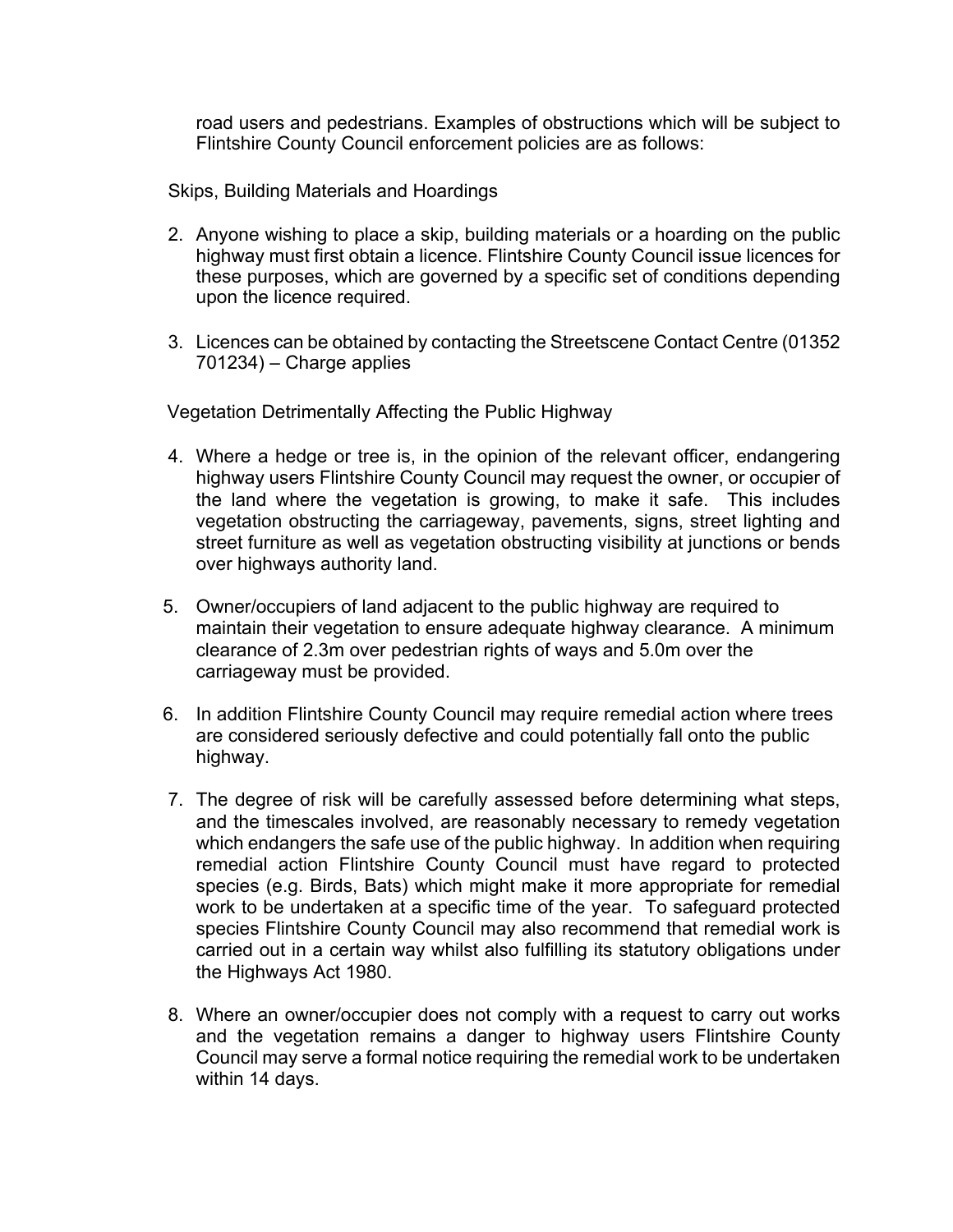9. Failure to comply with a formal notice may result in the Council carrying out the work specified in the notice and recovering the expenses reasonably incurred from the person served with the notice.

## Advertising Boards / Signs

- 10. Advertising boards are a source of serious obstruction on the public highway as well as being a potential health and safety risk, particularly when these are placed indiscriminately with no pedestrians' concern in mind.
- 11. The Council will inspect and approve applications for placing A Boards on the public highway. Any non approved items will be removed and stored for a period of 7 days to allow collection by the owner. This is necessary action to maintain a clutter free, safe, local environment.
- 12. The approval will be provided by Streetscene Supervisors and a small charge will apply for the initial application.

Tables and Chairs

- 13. Anyone wishing to place tables and chairs on the highway must first obtain a licence. This is to ensure that obstructions to the pavements in our communities are minimised and that we protect the public using them. The licence will state the number of table and chairs permitted the location and during what hours they are allowed to be placed on the highway.
- 14. The approval will be provided by Streetscene Supervisors and a small charge will apply for the initial application.
- 15. Any individual or business found obstructing the public highway could be served with a Notice under the Highways Act 1980.

# **4.13 Obstructions to the Highway or Rights of Way Network**

- 1. Rights of Way
	- a. Rights of way provide the ability for those who live or visit our County to enjoy and access our great views and walks.
	- b. Obstructions to our rights of way networks prevent those who are entitled to access land, as well as at times put their health and safety at risk.
	- c. The preferred method of dealing with an obstruction will be by liaison with the person having control over it. Where their cooperation cannot be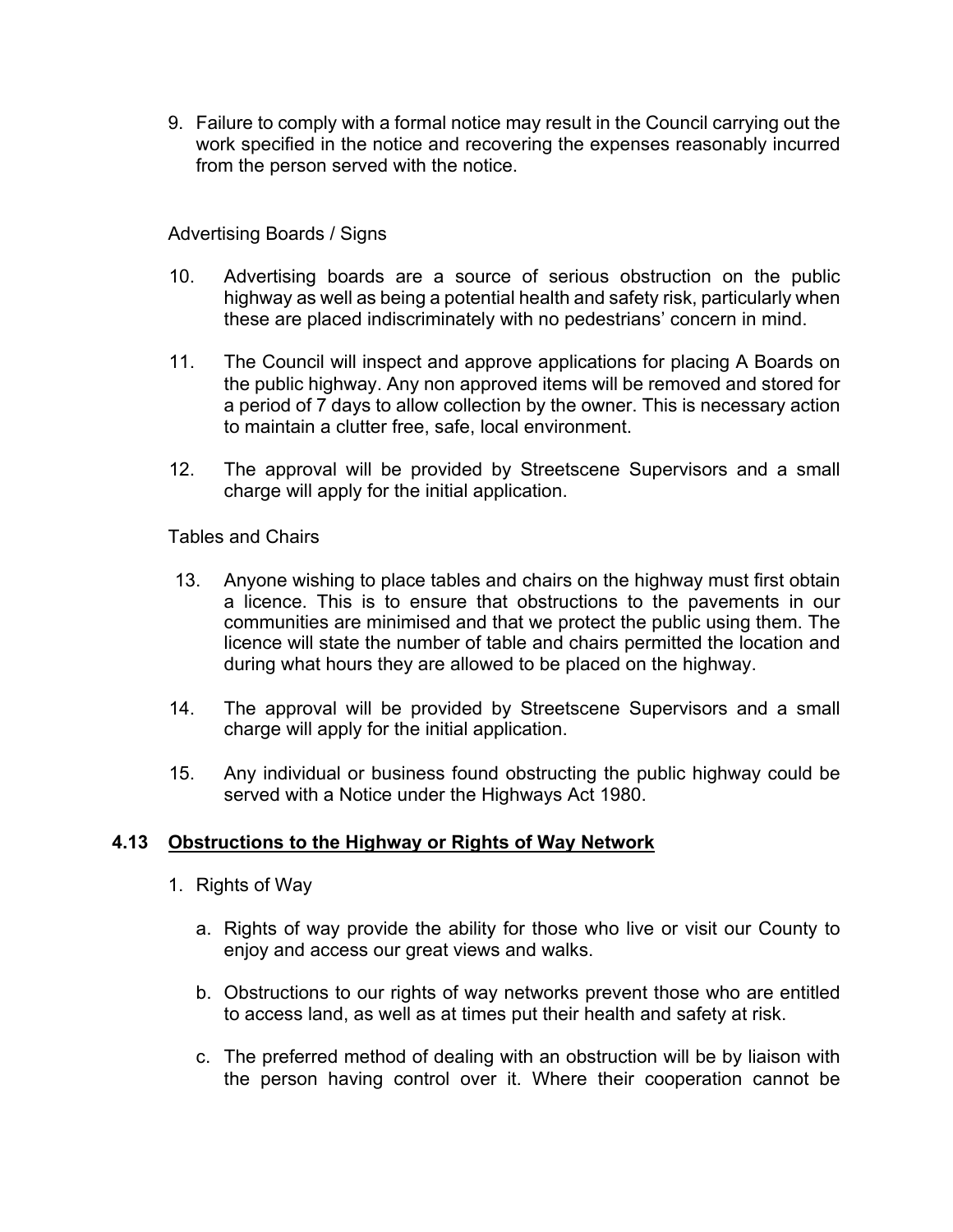obtained, a notice under section 143 of the Highways Act 1980 will be served, which will require the removal of the obstruction within one month.

- d. Failure to comply will result in the Council's removing the obstruction and recovering its costs in so doing from the person having control of the obstruction
- 2. Mud or other obstruction on the Public Highway
	- a. Given Flintshire's rural and industrial locations, there will be instances where agricultural as well as commercial vehicles will cause a nuisance as well as danger to other road users when spills or mud from tyres is left on the highway.
	- b. All reports of this nature will be investigated by staff from the Streetscene service. Every site will be assessed to evaluate the immediate risk to road users. Should the incident constitute an immediate risk to the health and safety of the highway immediate action will be taken to remediate the problem and return the highway to its original condition.
	- c. The waste carrier or road user found to have caused the problem, will be invoiced for the cost of the additional clean up.
	- d. In cases which do not justify immediate intervention the individual or company whose actions have caused the incident will be served notice to make good the highway.
	- e. Failure to comply with the timescales within the notice will result in Streetscene undertaking the clean up and recharging for the remediation work.

# **4.14 Car Parking and Parking Enforcement**

- 1. The Council is currently responsible for managing parking within Council owned car parks in Flintshire. If you are found to be in breach of the parking regulations, you will receive a parking fine (Penalty Charge Notice) on the windscreen of your vehicle.
- 2. Flintshire is also responsible for managing on and off street car parking across the County.
- 3. The Police can still issue Fixed Penalty Notices to vehicles causing obstructions on the highway. All other parking, loading and waiting offences will come under the remit of the Council's Enforcement Officers.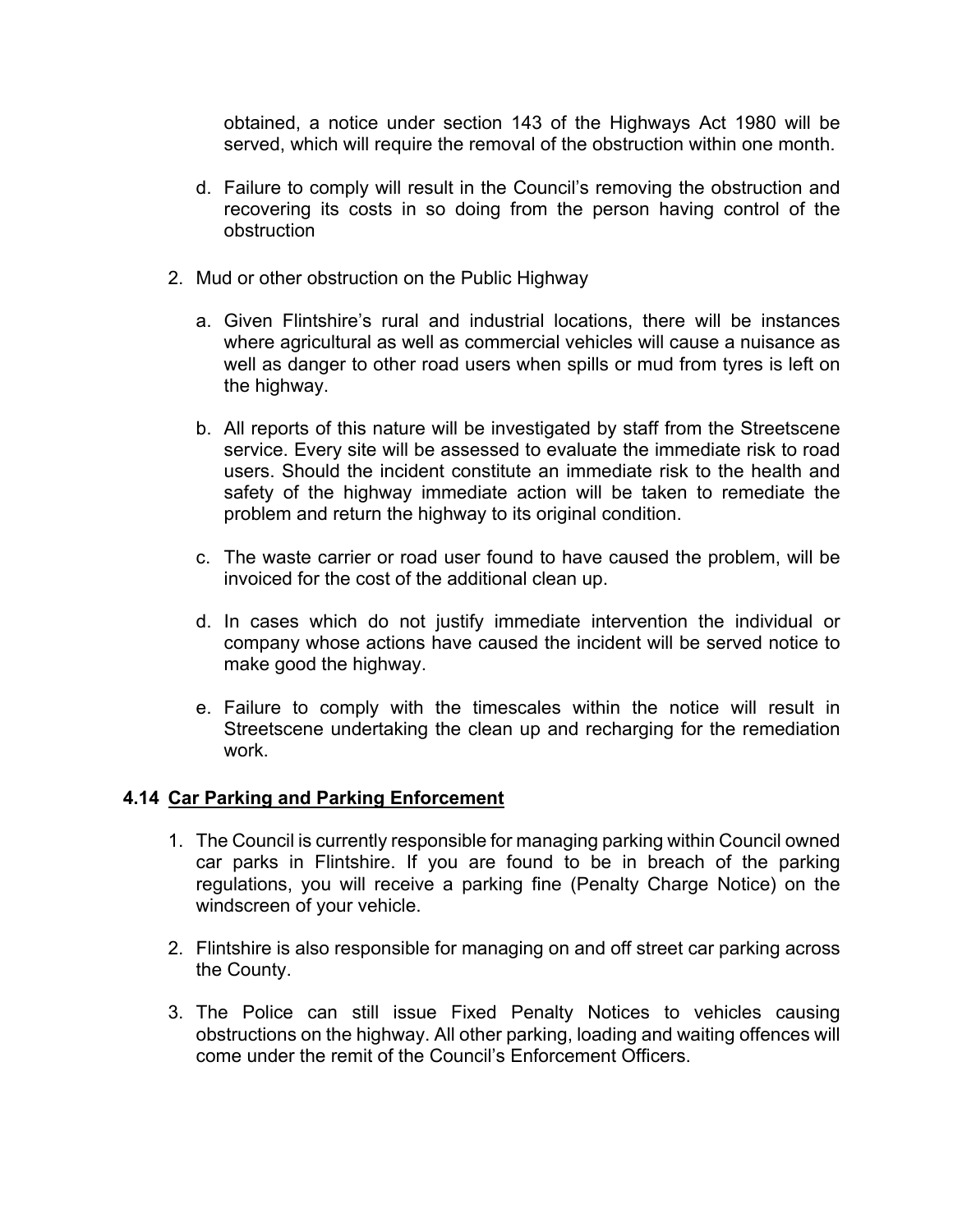- 4. The parking enforcement arrangement is not about raising revenue. There are a number of reasons why the new regime has been introduced, all of which benefit people living in, working in and visiting the County.
	- Encouraging safe and sensible parking
	- Improve safety for pedestrians and drivers
	- Improve general flow of traffic and journey times through the County
	- Prevent emergency and public service vehicles from finding their routes blocked
	- Improve the general environment
	- Free the police to concentrate on their resources on issues felt by the public to be more directly their responsibility.
- 5. It is your responsibility to park your vehicle correctly. Details of how to pay your Penalty Charge Notice will be shown on the back of the PCN.
- 6. The Wales Penalty Processing Partnership is responsible for processing parking fines and you can access their website through the Council's link as well as access details on restrictions and levels of offences:

www.flinthsire.gov.uk/parking

or via telephone 0845 6056556

# 4.15 **Other Environmental Issues**

Other departments of Flintshire County Council also contribute towards a safer and better environment by covering issues such as visual amenity, vermin infestations, empty properties, drainage and sewage issue. Further details can be obtained on the website.

# **5 Application of Enforcement Policy**

- All age groups will be approached through the work and corrective action within this policy; however Fixed Penalty Notices will only be issued to persons aged above the age of sixteen. Offenders below this age will have details logged, and parents/guardians will be contacted to tackle unacceptable actions within the community.
- Payment of FPNs by instalments will not normally be accepted. Instalments will only be allowed where demonstrable hardship can be proven and prosecution is likely to result in a conditional/absolute discharge.
- Non payment of FPNs / invoices for work in default will result in legal proceedings being instigated by the Authority against the named individual.
- If enforcement action results in interference with the human rights of an individual, then the Council must be satisfied that the interference is necessary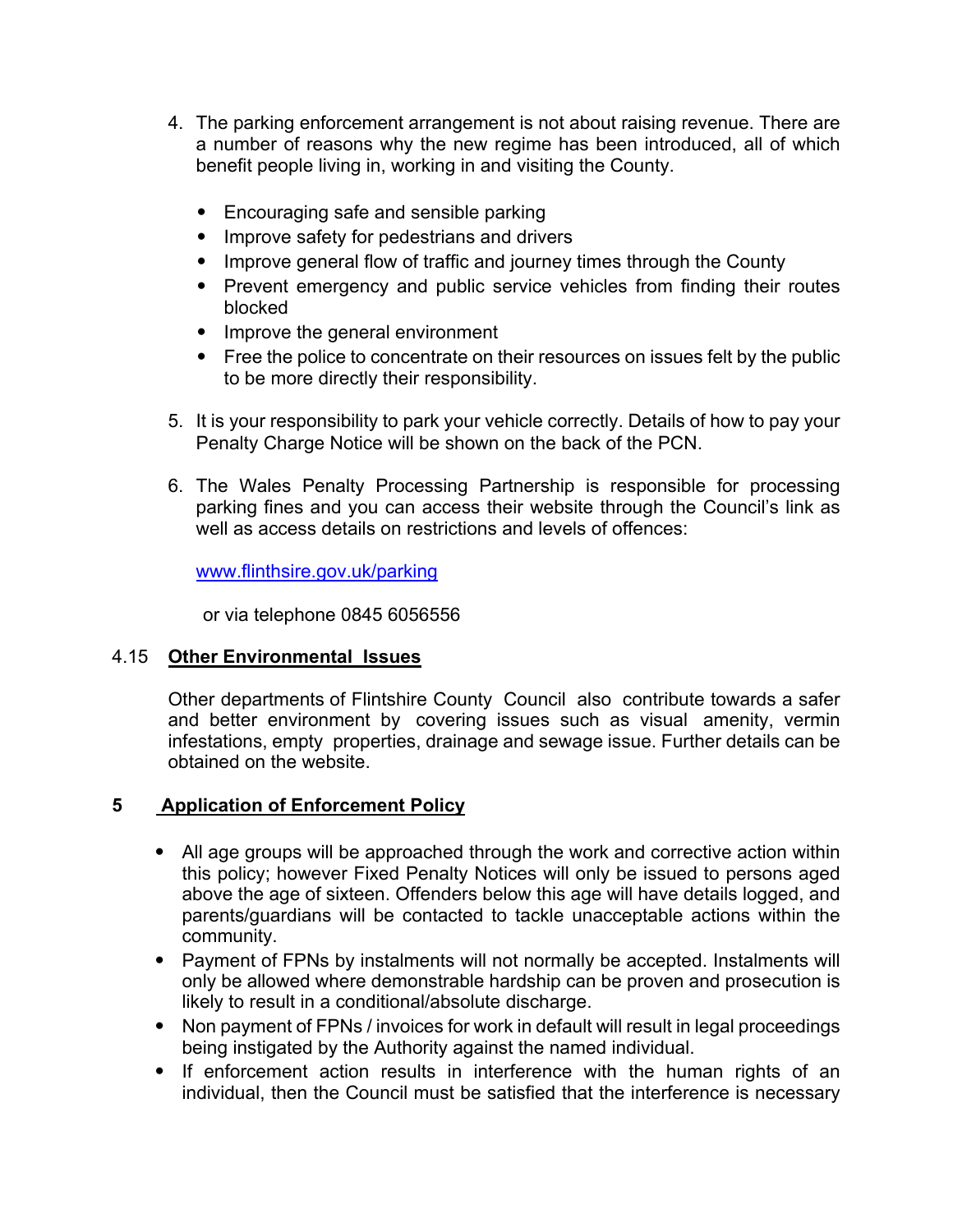and proportionate to what it seeks to achieve. Any covert surveillance requires approval through the Regulation of Investigatory Powers Act (RIPA) 2000.

- The standard approach and application of enforcement will be followed in addition to the above point as explained in the Public Protection Enforcement Policy 2012 which covers residents and businesses in Flintshire.
- It is the Council's approach to take a zero tolerance approach to environmental crime and to apply the maximum penalty appropriate in each case.
- The enforcement of the law will be accompanied by an education and information campaign.

Further information and advice should be sought from our Streetscene Contact Centre or via the Flintshire County Council website

01352 701234 www.flintshire.gov.uk

# **6 Environment Enforcement Protocols**

| <b>Type</b>                                                               | Action                                                                              | Escalation                                                                                                                        | Service                                                                                                    |
|---------------------------------------------------------------------------|-------------------------------------------------------------------------------------|-----------------------------------------------------------------------------------------------------------------------------------|------------------------------------------------------------------------------------------------------------|
| Deliberate<br>Littering<br><b>Offences</b>                                | Immediate issue of<br><b>FPN</b>                                                    | Prosecution if<br>penalty unpaid                                                                                                  | <b>Streetscene Enforcement</b><br><b>Officers as Authorised</b><br>Officers / North<br><b>Wales Police</b> |
| Not clearing up<br>after dog<br>Fouling on<br><b>Public Open</b><br>Space | Immediate issue of<br><b>FPN</b>                                                    | Prosecution if<br>penalty unpaid                                                                                                  | <b>Streetscene Enforcement</b><br>Officers as Authorised<br>Officers / North<br><b>Wales Police</b>        |
| Other dog<br>controls<br>covered by<br><b>PSPO</b>                        | Immediate issue of<br><b>FPN</b>                                                    | Prosecution if<br>penalty unpaid                                                                                                  | <b>Streetscene Enforcement</b><br><b>Officers as Authorised</b><br>Officers / North<br><b>Wales Police</b> |
| <b>Stray Dogs</b>                                                         | Payment of kennelling,<br>vets fees and standard<br>charge before release of<br>dog | Failure to pay, or<br>claim dog within 7<br>days will result in<br>the dog transferring<br>into the ownership<br>of the Authority | FCC Dog Warden                                                                                             |
| Fly tipping<br>(Minor incident)                                           | Issue of<br>FPN subject to evidence                                                 | Prosecution if<br>penalty unpaid                                                                                                  | <b>Streetscene Enforcement</b><br><b>Officers as Authorised</b><br>Officers / North                        |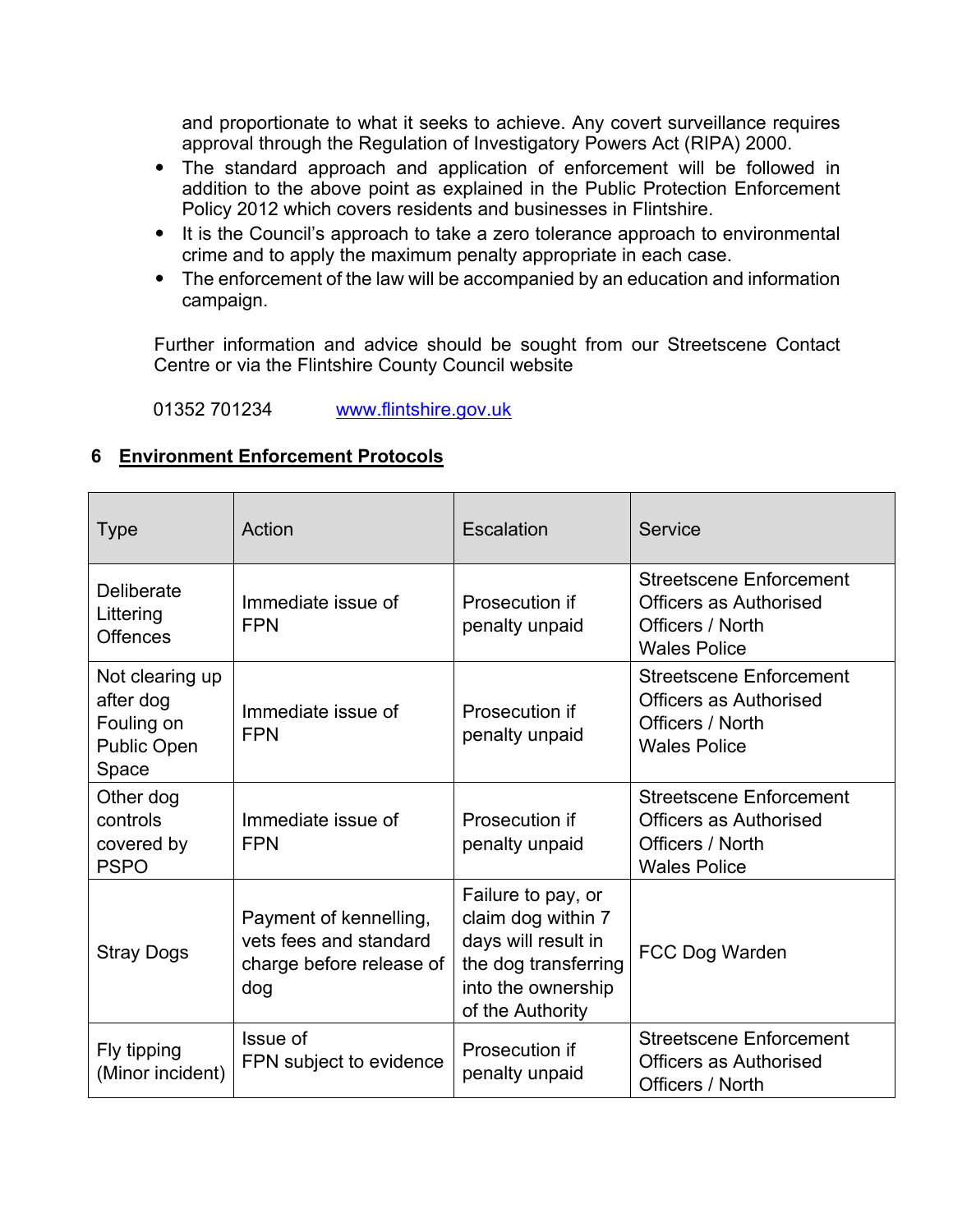| <b>Type</b>                                                  | Action                                                                                                             | Escalation                                                                                                | <b>Service</b>                                                                                                                               |
|--------------------------------------------------------------|--------------------------------------------------------------------------------------------------------------------|-----------------------------------------------------------------------------------------------------------|----------------------------------------------------------------------------------------------------------------------------------------------|
|                                                              |                                                                                                                    |                                                                                                           | <b>Wales Police</b>                                                                                                                          |
| Fly tipping<br>(significant<br>incident)                     | <b>PACE</b> interview<br>and court file prepared                                                                   | Prosecution where<br>sufficient evidence<br>exists                                                        | <b>Streetscene Enforcement</b><br><b>Officers as Authorised</b><br>Officers / North<br><b>Wales Police</b><br><b>Natural Resources Wales</b> |
| <b>Statutory Public</b><br><b>Health</b><br><b>Nuisances</b> | Compliance reached to<br>resolve problem                                                                           | Improvement or<br>abatement notice<br>issued<br><b>Prosecution where</b><br>sufficient evidence<br>exists | <b>FCC</b><br>Authorised<br><b>Officers</b>                                                                                                  |
| <b>Drinking</b><br>alcohol in<br>public places               | Confiscation of alcohol<br>based on each individual<br>circumstance                                                | Possible arrested<br>and convicted of a<br>public order<br>offence                                        | <b>North Wales Police</b>                                                                                                                    |
| <b>Side Waste</b>                                            | Issue first warning letter<br>and Section 46 formal<br>notice for continuing<br>non-compliance. FPN<br>then issued | Possible<br>prosecution where<br>failure to comply                                                        | <b>Streetscene Enforcement</b><br><b>Officers as Authorised</b><br>Officers.                                                                 |
| <b>Residential</b><br>Waste                                  | Issue of FPN for failure<br>to produce Waste<br>collection contract /<br><b>Waste transfer Note</b>                | Prosecution if<br>penalty unpaid                                                                          | <b>FCC</b><br>Authorised<br><b>Officers</b>                                                                                                  |
| Commercial<br>Waste                                          | Issue of FPN for failure<br>to produce Waste<br>collection contract /<br><b>Waste transfer Note</b>                | Prosecution if<br>penalty unpaid                                                                          | <b>FCC</b><br>Authorised<br><b>Officers</b>                                                                                                  |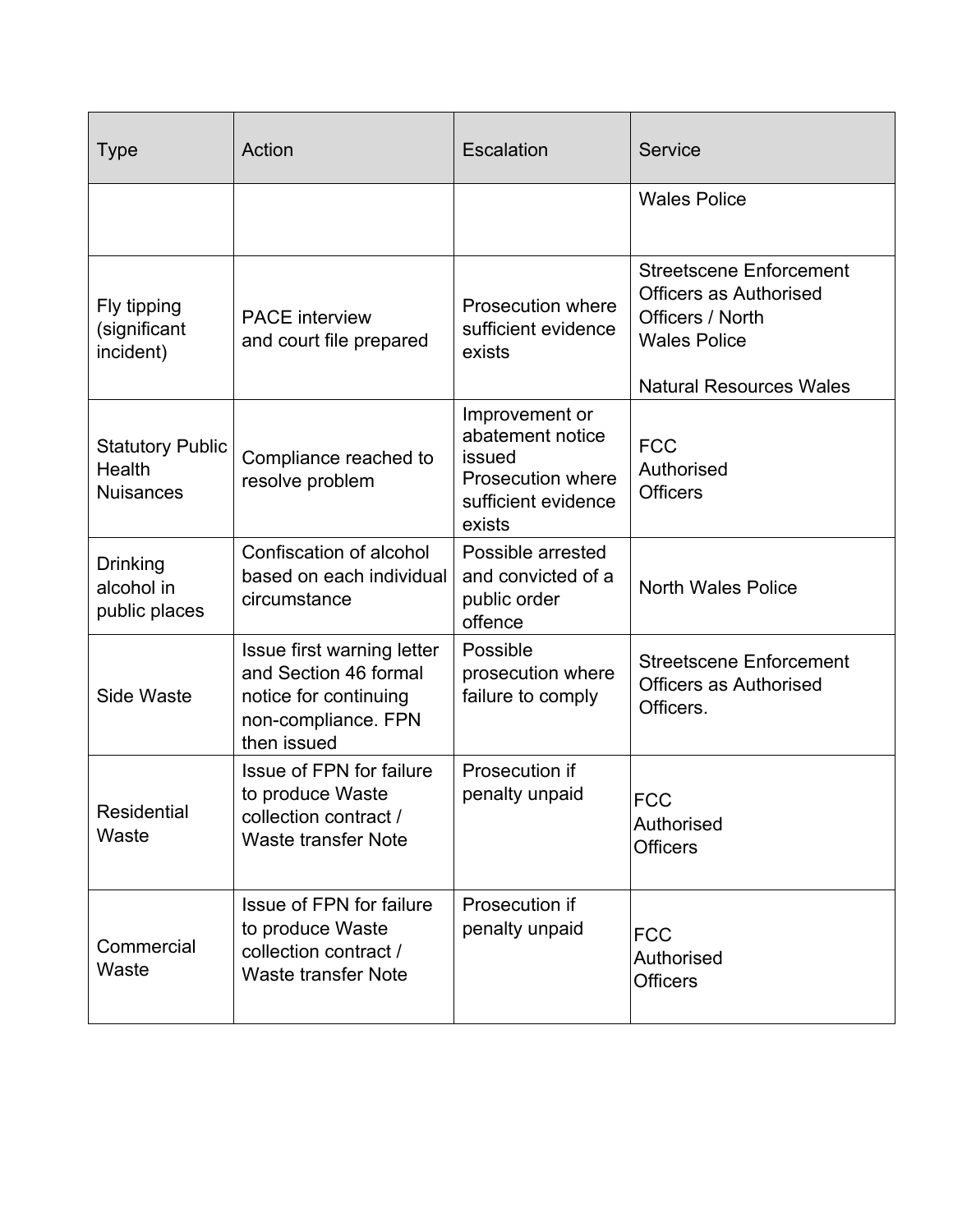| <b>Type</b>                                    | Action                                                                                                          | Escalation                                                                                                                  | Service                                                                                          |
|------------------------------------------------|-----------------------------------------------------------------------------------------------------------------|-----------------------------------------------------------------------------------------------------------------------------|--------------------------------------------------------------------------------------------------|
| Commercial<br>Waste                            | Issue of FPN for failure<br>to produce waste carrier<br>licence and/or<br>prosecution and seizure<br>of vehicle | <b>Prosecution and</b><br>seizure of vehicle                                                                                | <b>Natural</b><br><b>Resources</b><br>Wales                                                      |
| Graffiti                                       | <b>Criminal Damage</b>                                                                                          | Prosecution                                                                                                                 | <b>North Wales Police</b>                                                                        |
| Advertisements                                 | Immediate issue of<br><b>FPN</b><br>Removal of posting from<br><b>Council Buildings</b>                         | Prosecution if<br>penalty unpaid<br>Removal of posting<br>by Council -<br><b>Remedial work</b><br>charged to fly<br>poster. | <b>FCC</b><br>Authorised<br>Officers - Planning<br><b>Streetscene</b>                            |
| <b>Civil Parking</b><br>Enforcement            | Immediate issue of<br><b>PCN</b>                                                                                | Proceed to debt<br>recovery if PCN<br>unpaid                                                                                | <b>Streetscene Civil Parking</b><br><b>Enforcement Officers</b>                                  |
| Abandoned<br>Vehicles                          | Notice placed on vehicle<br>requested movement<br>within 7 days (Public<br>Land) / 14 days (private<br>land)    | Removal of vehicle<br>- costs of recovery<br>through scrap<br>value                                                         | <b>Streetscene Enforcement</b><br><b>Officers as Authorised Officers</b><br>/ North Wales Police |
| Abandoned<br><b>Trolleys</b>                   | Collection of trolley and<br>stored for statutory<br>timescale                                                  | <b>Trolley owner</b><br>charged for return                                                                                  | <b>Streetscene Coordinators</b>                                                                  |
| Advertising<br>Boards/A<br>Frames and<br>signs | Removed<br>immediately if no licence<br>be in place                                                             | Items kept for 7<br>days before<br>disposal                                                                                 | <b>Streetscene Enforcement</b><br><b>Officers as Authorised Officers</b><br>/ North Wales Police |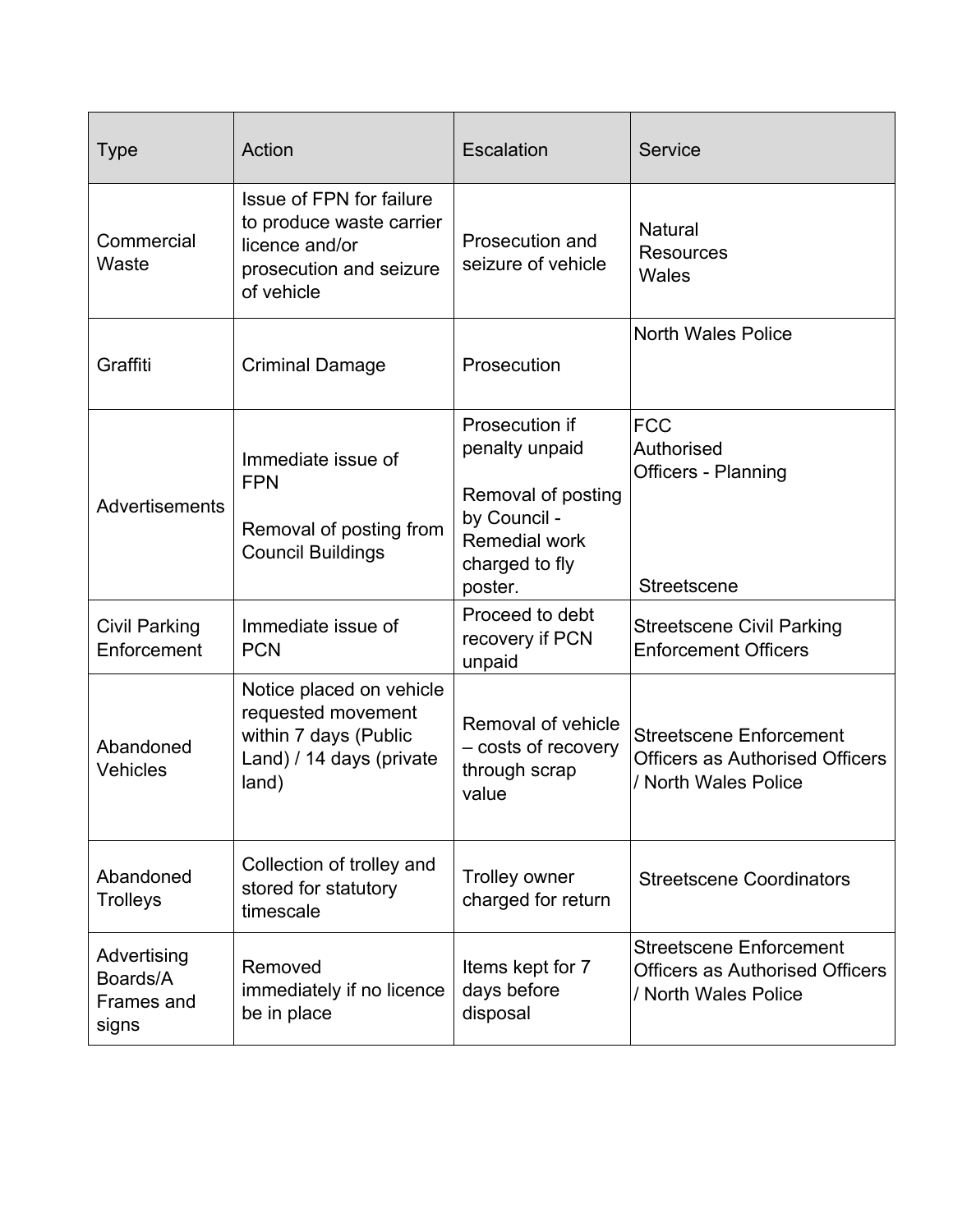| <b>Type</b>                                           | Action                                                                                                                                                                                 | <b>Escalation</b>                                                                                                                                                                          | <b>Service</b>                                           |
|-------------------------------------------------------|----------------------------------------------------------------------------------------------------------------------------------------------------------------------------------------|--------------------------------------------------------------------------------------------------------------------------------------------------------------------------------------------|----------------------------------------------------------|
| Skips, building<br>materials and<br>hoarding          | Removal as soon as<br>possible should licence<br>not be in place                                                                                                                       |                                                                                                                                                                                            | <b>Streetscene Coordinators</b>                          |
| Tables and<br><b>Chairs</b>                           | Removed immediately<br>should no licence be in<br>place                                                                                                                                | Items kept for 7<br>days before<br>disposal                                                                                                                                                | Streetscene Coordinators/<br><b>Planning enforcement</b> |
| Overgrown<br>hedges*                                  | Issue request to carry<br>out remedial work to<br>resident or land owner                                                                                                               | 1. Issue formal<br>warning after 14<br>days<br>2.FCC to complete<br>remedial work and<br>recharge if not<br>carried out within 14<br>days of the end of<br>the formal warning<br>period    | <b>Streetscene Coordinators</b>                          |
| <b>Street lights</b><br>obstructed by<br>hedges/trees | Issue request to carry<br>out remedial work to<br>resident or land owner                                                                                                               | 1. Issue formal<br>warning after 7<br>days<br>2. FCC to<br>complete remedial<br>work and recharge<br>if not carried out<br>within 14 days of<br>the end of the<br>formal warning<br>period | <b>Streetscene Coordinators</b>                          |
| Mud on Road                                           | Immediate verbal<br>warning to person<br>responsible<br><b>Risk assessment carried</b><br>out and immediate<br>remedial action taken if<br>necessary. Cost<br>recharged to perpetrator | Written<br>1.<br>warning sent to<br>perpetrator with<br>timescale for<br>remedial action 2.<br>FCC to complete<br>remedial work and<br>recharge if not<br>carried out within               | <b>Streetscene Coordinators</b>                          |